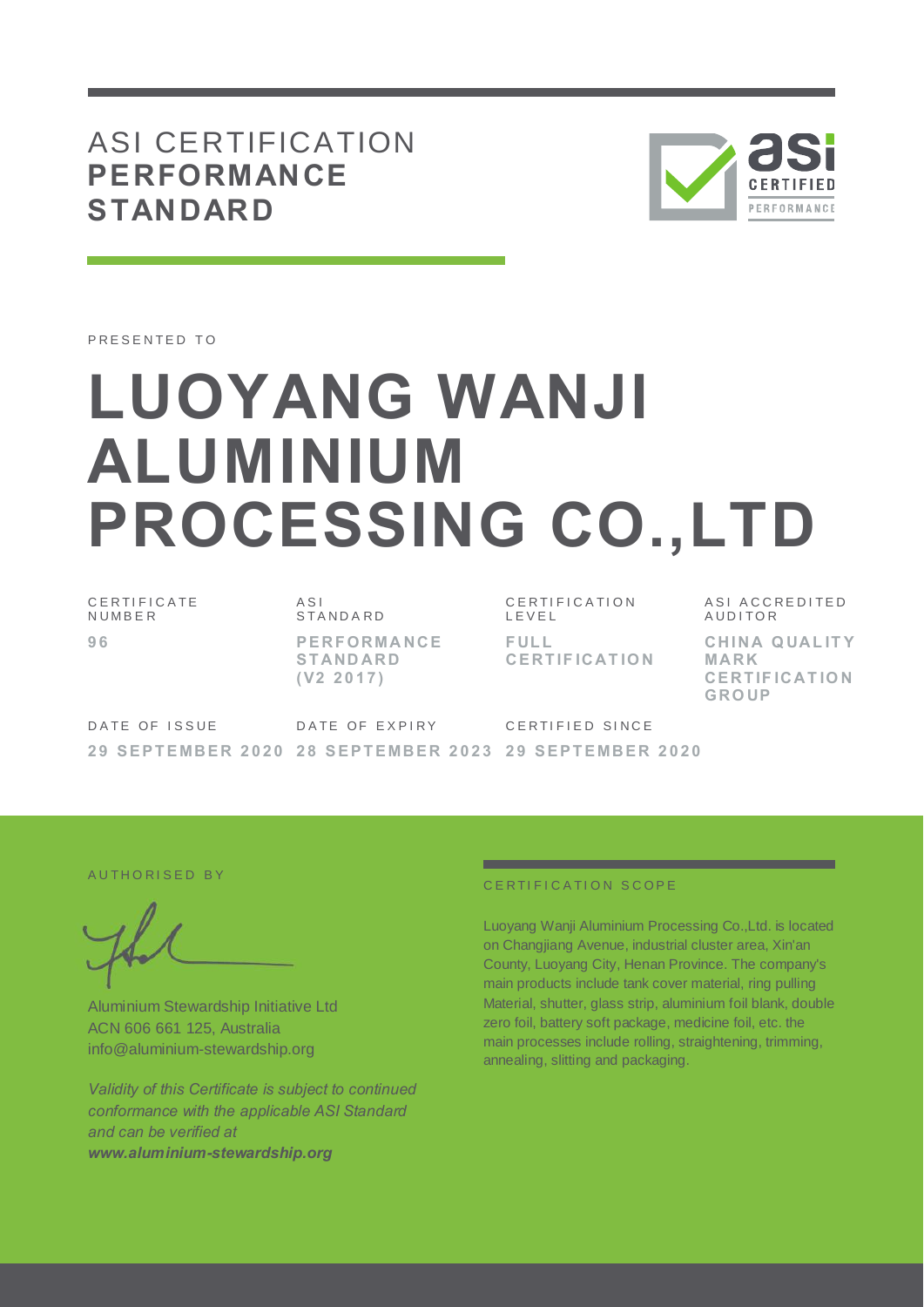## SUMMARY AUDIT REPORT **PERFORMANCE STANDARD**

#### **OVERVIEW**

| MEMBER NAME                       | Luoyang Wanji Aluminium Processing Co., Ltd                                                                                                                                                                                                                                                                                                                                                                                                              |  |  |  |
|-----------------------------------|----------------------------------------------------------------------------------------------------------------------------------------------------------------------------------------------------------------------------------------------------------------------------------------------------------------------------------------------------------------------------------------------------------------------------------------------------------|--|--|--|
| ENTITY NAME                       | Luoyang Wanji Aluminium Processing Co., Ltd                                                                                                                                                                                                                                                                                                                                                                                                              |  |  |  |
| CERTIFICATION<br>SCOPE            | Luoyang Wanji Aluminium Processing Co., Ltd. is located on Changjiang<br>Avenue, industrial cluster area, Xin'an County, Luoyang City, Henan<br>Province. The company's main Products include tank cover Material, ring<br>pulling Material, shutter, glass strip, aluminium foil blank, double zero foil,<br>battery soft package and medicine foil. The main Processes include<br>rolling, straightening, trimming, annealing, slitting and packaging. |  |  |  |
| SUPPLY CHAIN<br><b>ACTIVITIES</b> | Semi-Fabrication                                                                                                                                                                                                                                                                                                                                                                                                                                         |  |  |  |
| ASI STANDARD                      | Performance Standard V2                                                                                                                                                                                                                                                                                                                                                                                                                                  |  |  |  |
| AUDIT TYPE                        | <b>Certification Audit</b>                                                                                                                                                                                                                                                                                                                                                                                                                               |  |  |  |
| AUDIT FIRM                        | China Quality Mark Certification Group                                                                                                                                                                                                                                                                                                                                                                                                                   |  |  |  |
| AUDIT DATE                        | 29. 31 July 2020                                                                                                                                                                                                                                                                                                                                                                                                                                         |  |  |  |
| AUDIT REPORT<br>SUBMISSION        | 6 September 2020                                                                                                                                                                                                                                                                                                                                                                                                                                         |  |  |  |
| AUDIT SCOPE                       | The Audit Scope covered related activities and Facilities involved in the<br>production Process of aluminium strip and aluminium foil Products. Supply<br>chain activities included in the Audit Scope:                                                                                                                                                                                                                                                  |  |  |  |
|                                   | Semi-Fabrication<br>٠                                                                                                                                                                                                                                                                                                                                                                                                                                    |  |  |  |
|                                   | All relevant supply chain activities, and Criteria in the Performance Standard<br>were included in the Audit Scope.                                                                                                                                                                                                                                                                                                                                      |  |  |  |
| AUDIT<br>OUTCOME                  | Certification                                                                                                                                                                                                                                                                                                                                                                                                                                            |  |  |  |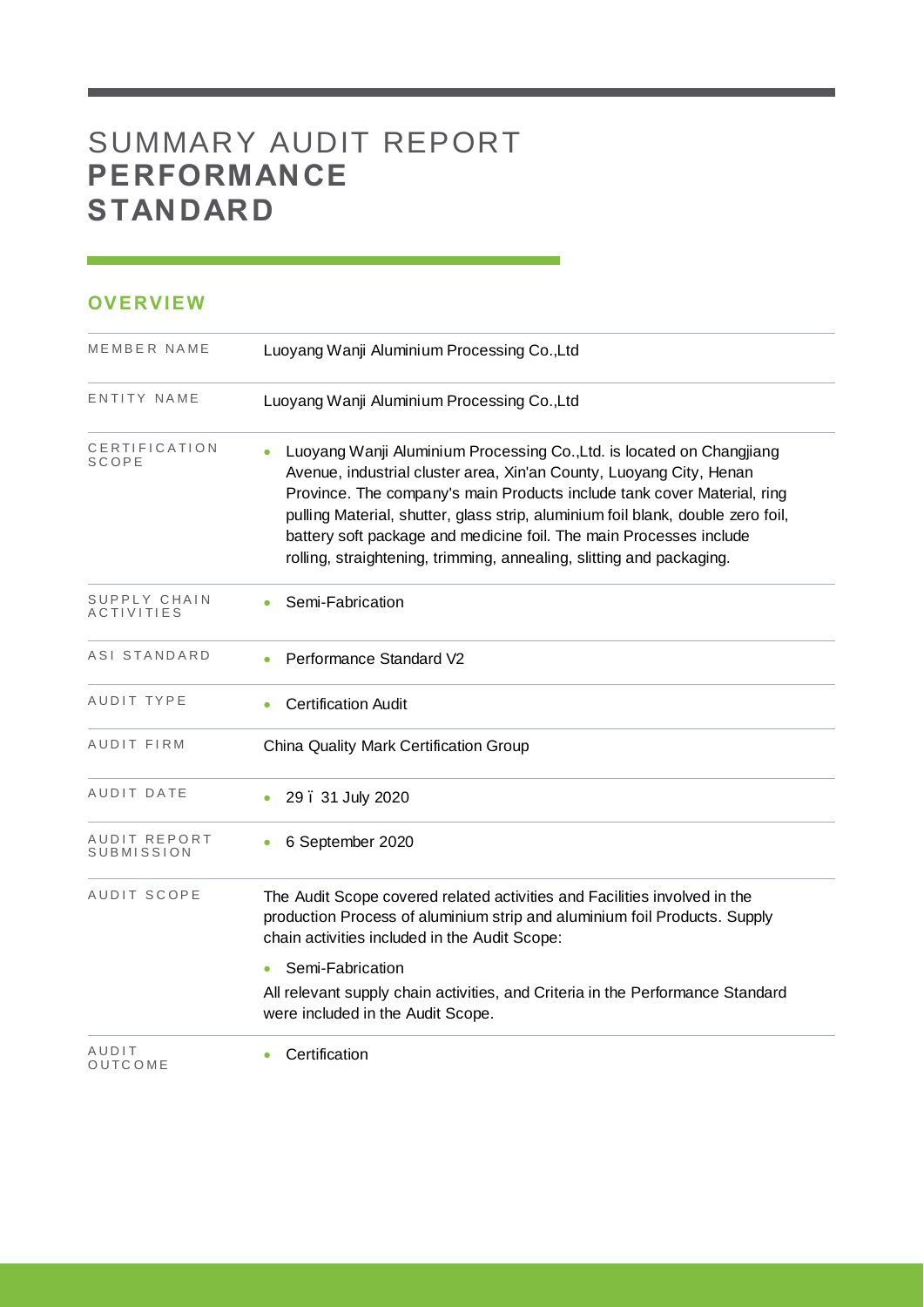| AUDIT<br>METHODOLOGY<br><b>DECLARATION</b> | The Auditors confirm that:                                                                                                                                                                                                                                                |  |  |  |  |
|--------------------------------------------|---------------------------------------------------------------------------------------------------------------------------------------------------------------------------------------------------------------------------------------------------------------------------|--|--|--|--|
|                                            | The information provided by the Entity is true and accurate to the best<br>м<br>knowledge of the Auditor(s) preparing this Report.<br>The findings are based on verified Objective Evidence relevant to the<br>M<br>time period for the Audit, traceable and unambiguous. |  |  |  |  |
|                                            |                                                                                                                                                                                                                                                                           |  |  |  |  |
|                                            | The Audit Scope and Audit methodology are sufficient to establish<br>confidence that the findings are indicative of the performance of the<br>Entity of defined Certification Scope.                                                                                      |  |  |  |  |
|                                            | The Auditor(s) have acted in a manner deemed ethical, truthful, accurate<br>м<br>professional, independent and objective.                                                                                                                                                 |  |  |  |  |
| CERTIFICATION<br>PERIOD                    | 29 September 2020. 28 September 2023                                                                                                                                                                                                                                      |  |  |  |  |
| NEXT AUDIT<br>TYPE                         | Surveillance Audit                                                                                                                                                                                                                                                        |  |  |  |  |
| NEXT AUDIT<br>DATE                         | 28 March 2022                                                                                                                                                                                                                                                             |  |  |  |  |
| CERTIFICATION<br>NUMBER                    | 96                                                                                                                                                                                                                                                                        |  |  |  |  |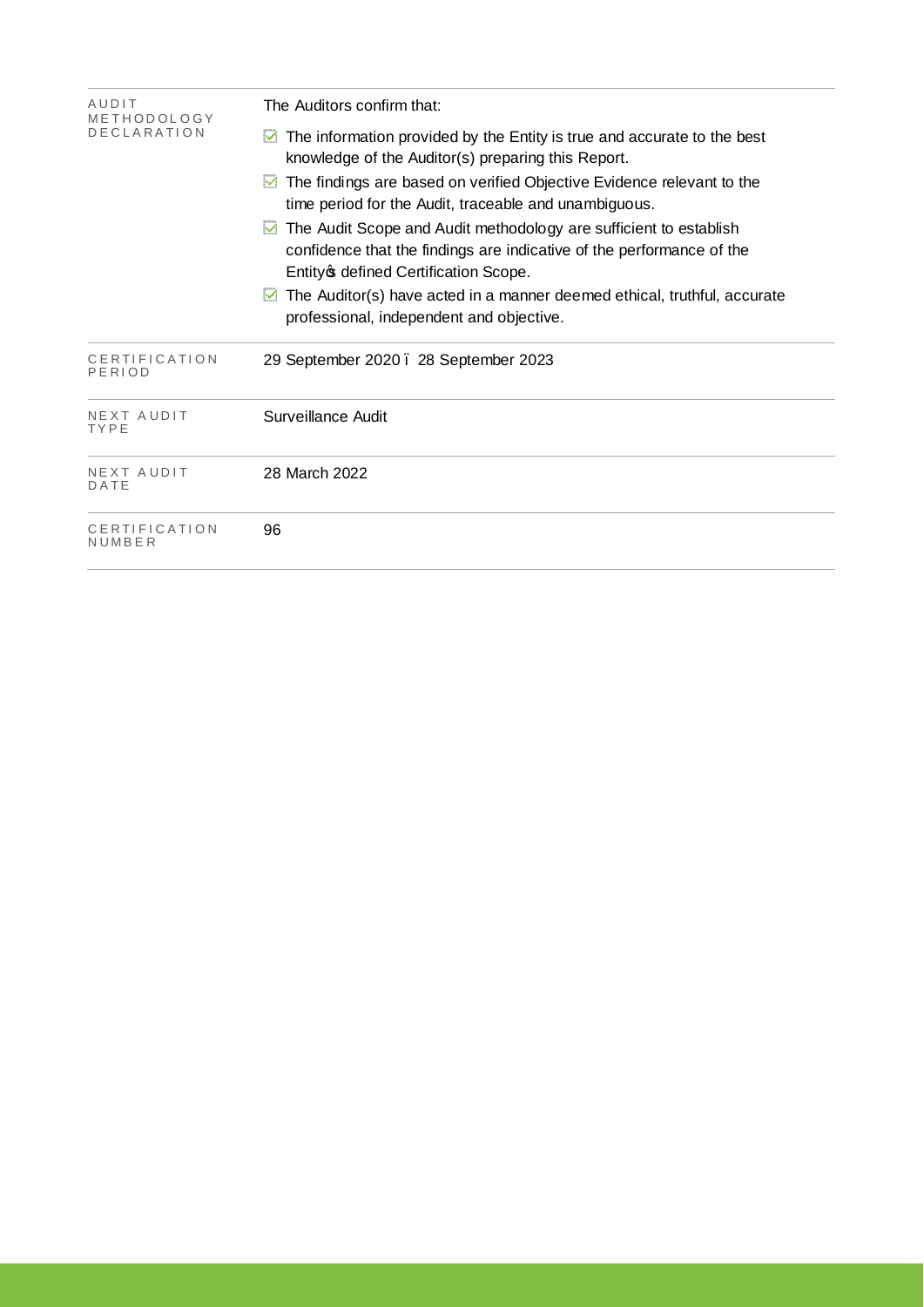### **SUMMARY OF FINDINGS**

| <b>CRITERION</b>                                                                    | <b>RATING</b>             | COMMENT                                                                                                                                                                                                                                                                                                                                                                                                                                                                                                                                                                                                                                                                                                                |
|-------------------------------------------------------------------------------------|---------------------------|------------------------------------------------------------------------------------------------------------------------------------------------------------------------------------------------------------------------------------------------------------------------------------------------------------------------------------------------------------------------------------------------------------------------------------------------------------------------------------------------------------------------------------------------------------------------------------------------------------------------------------------------------------------------------------------------------------------------|
| PRINCIPLE 1 BUSINESS INTEGRITY                                                      |                           |                                                                                                                                                                                                                                                                                                                                                                                                                                                                                                                                                                                                                                                                                                                        |
| 1.1 Legal Compliance                                                                | Conformance               | The General Management Department and the Safety and<br>Environmental Protection Department of the Entity are<br>responsible for collecting Applicable Laws and regulations and<br>evaluating Compliance in quality, environmental protection, work<br>safety, Occupational Health and Safety, energy, labour law and<br>social responsibility at least once a year. Each department is<br>responsible for communicating relevant requirements to all<br>employees and complying with them.                                                                                                                                                                                                                            |
| 1.2 Anti-Corruption                                                                 | Minor Non-<br>Conformance | The Entity has formulated the Anti-Bribery Policy and set up an<br>Anti-Bribery risk assessment team, headed by Liu Quangui (its<br>Vice President and Management Representative), with a total of<br>7 members from various departments. On 20 March 2020, the<br>Entity conducted the Anti-Corruption and Anti-Bribery training on<br>laws and regulations, basic requirements and case study, with a<br>total of 89 participants, and inspected training records, sign-in<br>sheets and of training effect feedback forms in random. All the<br>participants in the training were middle-level leaders, and there<br>was no evidence to show whether all the personnel at the High-<br>Risk positions participated. |
| 1.3 Code of Conduct                                                                 | Conformance               | The Entity has stipulated Codes of Conduct in Article 1.3 of the<br>ASI Performance Assurance Manual, covering its environmental<br>Code of Conduct (7 articles), social Code of Conduct (10<br>articles) and governance Code of Conduct (6 articles).                                                                                                                                                                                                                                                                                                                                                                                                                                                                 |
| PRINCIPLE 2 POLICY & MANAGEMENT                                                     |                           |                                                                                                                                                                                                                                                                                                                                                                                                                                                                                                                                                                                                                                                                                                                        |
| 2.1a Environmental,<br>Social, and Governance<br>Policy (implement and<br>maintain) | Conformance               | The Entity has stipulated environmental, social and governance<br>Policies in Article 0.5 of the ASI Performance Assurance<br>Manual.                                                                                                                                                                                                                                                                                                                                                                                                                                                                                                                                                                                  |
| 2.1b Environmental,<br>Social, and Governance<br>Policy (senior<br>management)      | Conformance               | In Article 0.1 "Letter of Commitment on ASI Performance<br>Standard Management System" of ASI Performance Assurance<br>Manual, Wu Jun, the General Manager of the Entity, made the<br>management commitment on 25 February 2019, and appointed<br>Liu Quangui, the Deputy General Manager of the Entity, as the<br>ASI Management Representative to ensure resource support.                                                                                                                                                                                                                                                                                                                                           |
| 2.1c Environmental,<br>Social, and Governance<br>Policy (communication)             | Conformance               | The Entity has stipulated environmental, social and governance<br>Policies in Article 0.5 of the ASI Performance Assurance<br>Manual. The Entity communicates its Policies to the public on its<br>website at http://wanji-al.bce206.lyqingfeng.cn.                                                                                                                                                                                                                                                                                                                                                                                                                                                                    |
| 2.2 Leadership                                                                      | Conformance               | The Deputy General Manager of the Entity, is appointed as the<br>ASI Management Representative under Article 0.6 "Letter of<br>Appointment" of ASI Performance Assurance Manual, and                                                                                                                                                                                                                                                                                                                                                                                                                                                                                                                                   |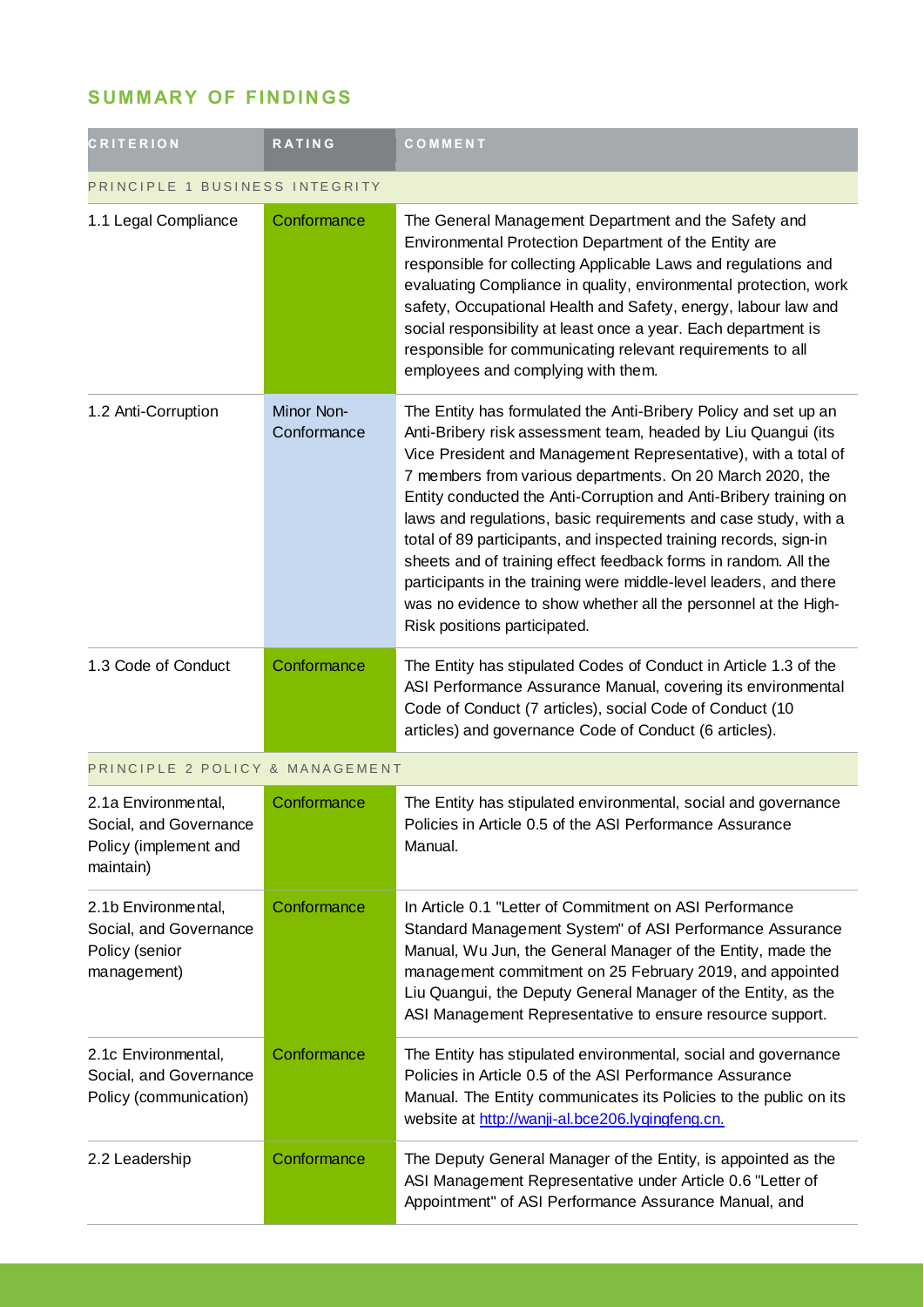| <b>CRITERION</b>                                                                 | <b>RATING</b>             | COMMENT                                                                                                                                                                                                                                                                                                                                                                                                                                                                                                                                                                                                                            |
|----------------------------------------------------------------------------------|---------------------------|------------------------------------------------------------------------------------------------------------------------------------------------------------------------------------------------------------------------------------------------------------------------------------------------------------------------------------------------------------------------------------------------------------------------------------------------------------------------------------------------------------------------------------------------------------------------------------------------------------------------------------|
|                                                                                  |                           | responsibilities there are clearly defined in the Letter of<br>Appointment.                                                                                                                                                                                                                                                                                                                                                                                                                                                                                                                                                        |
| 2.3a Environmental and<br>Social Management<br><b>Systems</b><br>(environmental) | Conformance               | The Entity has obtained ISO14001 Certificate issued by<br>ZHONG'AN ZHIHUAN Certification Centre on the basis of<br>ISO14001:2015. The Certification address: Wanji Industrial<br>Park, Xin'an County, Luoyang, Henan. Scope of Certification<br>includes production of aluminium alloy plates, strips and foils<br>and related activities. The Certificate is valid from 20 September<br>2018 to 19 September 2021.                                                                                                                                                                                                                |
| 2.3b Environmental and<br>Social Management<br>Systems (social)                  | Conformance               | The Entity has formulated the requirements of Social<br>Management System on Human Rights and Labour Rights and<br>interests in Chapters 9-10 of ASI Performance Assurance<br>Manual, for management of the Social Management System.                                                                                                                                                                                                                                                                                                                                                                                              |
| 2.4 Responsible<br>Sourcing                                                      | Conformance               | The Entity has stipulated relevant requirements for Responsible<br>Sourcing in Article 2.4 of the ASI Performance Assurance<br>Manual. The Entity has established a Procurement Control<br>Procedure, in which the Raw Material Supply Department<br>conducts investigation and evaluation on suppliers prior to<br>procurement, communicates with suppliers through procurement<br>contracts or procurement ancillary Agreements, and thereafter<br>re-evaluates suppliers on an annual basis in terms of the<br>environmental, social and governance risks of ASI, which should<br>meet the requirements of Entity's ASI Policy. |
| 2.5 Impact<br>Assessments                                                        | Minor Non-<br>Conformance | The Entity has stipulated the relevant requirements for<br>conducting environmental, social, cultural and human rights<br>impact assessment of major changes in new projects or existing<br>facilities in Article 2.5 of the ASI Performance Assurance<br>Manual, and formulated the Control Procedure for<br>Environmental and Occupational Health and Safety Assessment<br>of New Projects which stipulates the requirements for<br>declaration, environmental impact, risk evaluation and<br>documentation of new projects, excluding gender analysis.                                                                          |
| 2.6 Emergency<br>Response Plan                                                   | Conformance               | The Entity has stipulated relevant requirements of an<br>Emergency Response Plan in Article 2.8 of the ASI Performance<br>Assurance Manual.                                                                                                                                                                                                                                                                                                                                                                                                                                                                                        |
| 2.7 Mergers and<br>Acquisitions                                                  | Conformance               | The Entity has stipulated relevant requirements for Mergers and<br>Acquisitions in Article 2.7 of the ASI Performance Assurance<br>Manual. It also has formulated Merger and Acquisition<br>Procedures, as well as the working Procedures, including<br>preparations before implementation, various possible risks, risk<br>avoidance in transactions and other requirements.                                                                                                                                                                                                                                                      |
| 2.8 Closure,<br>Decommissioning and<br>Divestment                                | Conformance               | The Entity has stipulated relevant requirements for Closure,<br>Decommissioning and Divestment in Article 2.8 of the ASI<br>Performance Assurance Manual. It also has formulated the                                                                                                                                                                                                                                                                                                                                                                                                                                               |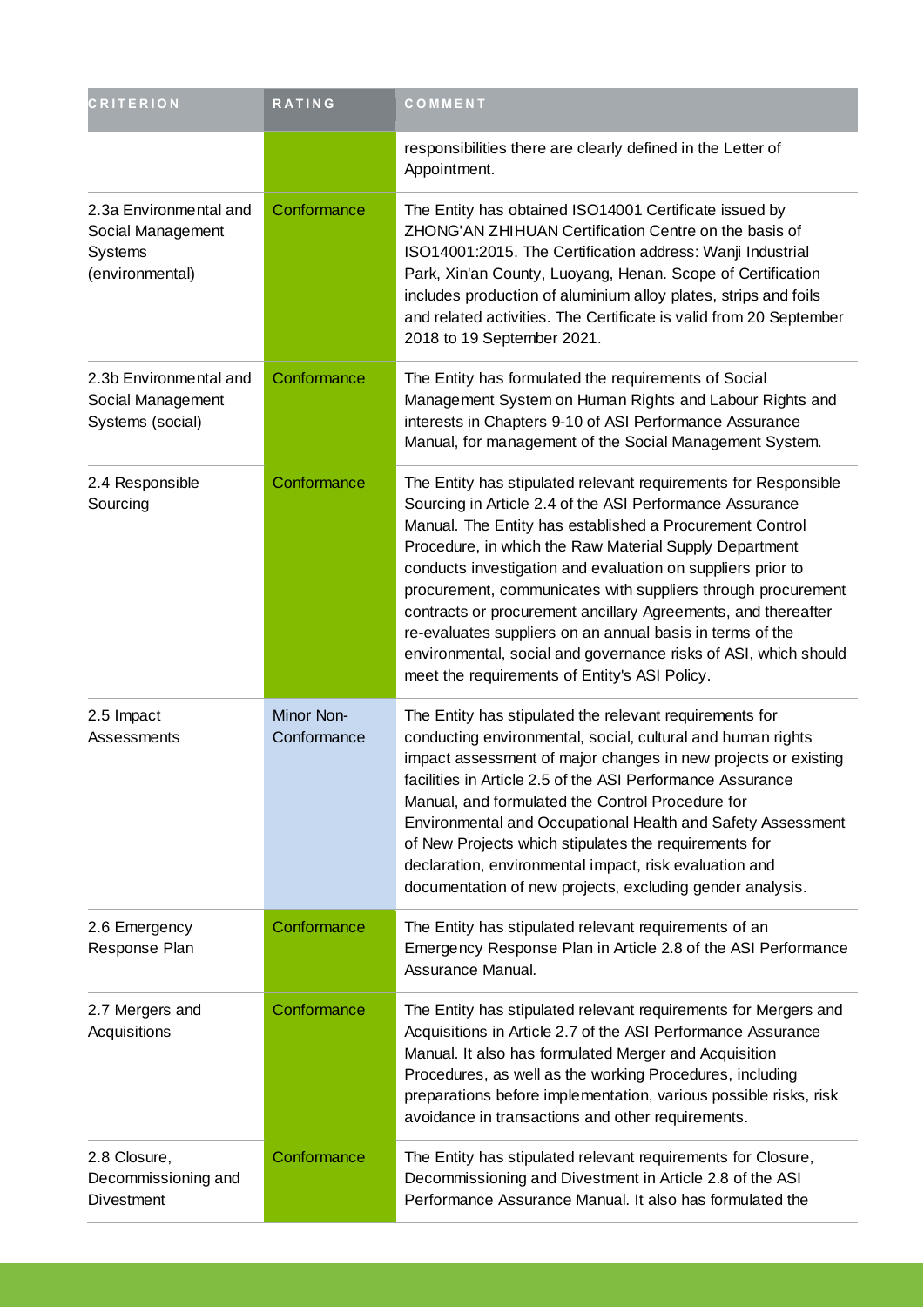| <b>CRITERION</b>                                                             | <b>RATING</b>             | COMMENT                                                                                                                                                                                                                                                                                                                                                                                                                                                                                                                                                                                                                                                                                                                                                                                                                                                                                                                                                                                                                                                                                                                                                |
|------------------------------------------------------------------------------|---------------------------|--------------------------------------------------------------------------------------------------------------------------------------------------------------------------------------------------------------------------------------------------------------------------------------------------------------------------------------------------------------------------------------------------------------------------------------------------------------------------------------------------------------------------------------------------------------------------------------------------------------------------------------------------------------------------------------------------------------------------------------------------------------------------------------------------------------------------------------------------------------------------------------------------------------------------------------------------------------------------------------------------------------------------------------------------------------------------------------------------------------------------------------------------------|
|                                                                              |                           | Control Procedure for Closure, Decommissioning and<br>Divestment and the working Procedures.                                                                                                                                                                                                                                                                                                                                                                                                                                                                                                                                                                                                                                                                                                                                                                                                                                                                                                                                                                                                                                                           |
| PRINCIPLE 3 TRANSPARENCY                                                     |                           |                                                                                                                                                                                                                                                                                                                                                                                                                                                                                                                                                                                                                                                                                                                                                                                                                                                                                                                                                                                                                                                                                                                                                        |
| 3.1 Sustainability<br>Reporting                                              | Minor Non-<br>Conformance | The Entity has provided a Sustainability Report 2019 released<br>on 15 December 2019, including seven parts: public disclosure<br>of data, main sustainability Report, environmental performance<br>index Report, labour performance index Report, Human Rights<br>performance index Report, social performance index Report and<br>product performance index Report. http://wanji-<br>al.bce206.lygingfeng.cn.<br>The publicly disclosed Sustainability Report describes Non-<br>Compliance events in Human Rights protection in 2019 on page<br>P12 (see Part II: V: Human Rights Performance Indicators<br>Report of this Report for details), but also describes: "No<br>violations of regulations or disciplines and non-Compliance<br>events in economy, environment, resources, Human Rights and<br>society are found in the Entity throughout the year", so the<br>contents of the Report are inconsistent. (According to the on-site<br>confirmation of the Audit Team, the non-Compliance of Human<br>Rights protection did not occur in the enterprise in 2019, which<br>was caused by a mistake in the Sustainable Development<br>Report). |
| 3.2 Non-Compliance<br>and liabilities                                        | Conformance               | The Entity has provided information on Non-compliance and<br>liabilities, and publicly disclosed its governance practices and<br>Sustainability Development Report.<br>http://wanji-al.bce206.lygingfeng.cn.                                                                                                                                                                                                                                                                                                                                                                                                                                                                                                                                                                                                                                                                                                                                                                                                                                                                                                                                           |
| 3.3a Payments to<br>governments (legal and<br>contractual)                   | Conformance               | The Entity has formulated and implemented Policies, Systems,<br>Procedures and Processes that meet these Anti-Corruption<br>requirements.                                                                                                                                                                                                                                                                                                                                                                                                                                                                                                                                                                                                                                                                                                                                                                                                                                                                                                                                                                                                              |
| 3.3b Payments to<br>governments<br>(disclosure . Bauxite<br>Mining)          | Not Applicable            | This Criterion is Not applicable to the Entity of Certification<br>Scope.                                                                                                                                                                                                                                                                                                                                                                                                                                                                                                                                                                                                                                                                                                                                                                                                                                                                                                                                                                                                                                                                              |
| 3.4 Stakeholder<br>complaints, grievances<br>and requests for<br>information | Conformance               | The Entity has set up a feedback and communication platform<br>for Stakeholders on its website, made its information such as<br>contact number and email available for the public through<br>billboard, and received information inquiries, complaints and<br>appeals from all parties. At the same time, the Entity also has<br>set up a Group Post Bar, with its specialised management<br>department to track the requests and complaints of<br>Stakeholders, and established an appropriate settlement<br>mechanism.                                                                                                                                                                                                                                                                                                                                                                                                                                                                                                                                                                                                                               |

PRINCIPLE 4 MATERIAL STEWARDSHIP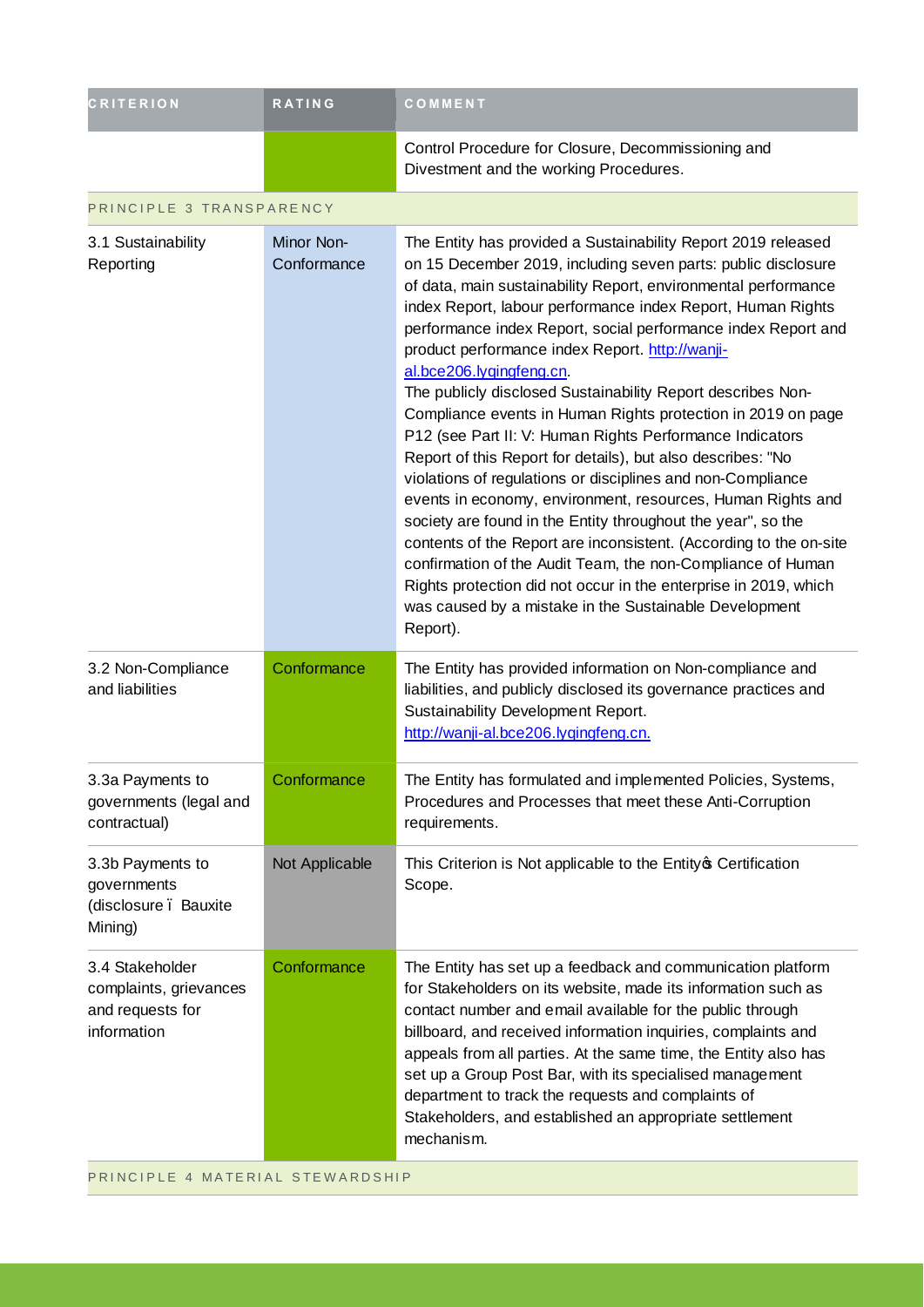| <b>CRITERION</b>                                                      | <b>RATING</b>             | COMMENT                                                                                                                                                                                                                                                                                                                                                                                                                                                                                                                                                                                                                                                                                                                                                                           |
|-----------------------------------------------------------------------|---------------------------|-----------------------------------------------------------------------------------------------------------------------------------------------------------------------------------------------------------------------------------------------------------------------------------------------------------------------------------------------------------------------------------------------------------------------------------------------------------------------------------------------------------------------------------------------------------------------------------------------------------------------------------------------------------------------------------------------------------------------------------------------------------------------------------|
| 4.1a Environmental Life<br>Cycle Assessment (life<br>cycle impacts)   | Minor Non-<br>Conformance | The Entity has developed and implemented Policies, Systems<br>and Processes that meet these Life Cycle Assessment (LCA)<br>requirements, and conducted LCA on its main Products<br>(aluminium strips and aluminium foils). There is a lack of<br>sensitivity analysis in the assessment Report, and the non-<br>methane emission data in the environmental emission data list<br>cannot be traced back to the source.                                                                                                                                                                                                                                                                                                                                                             |
| 4.1b Environmental Life<br>Cycle Assessment<br>(cradle to gate)       | Minor Non-<br>Conformance | The Entity has stipulated relevant requirements for<br>environmental life cycle assessment (life cycle impacts) in Article<br>4.1 of the ASI Performance Assurance Manual. The Entity has<br>formulated the Control Procedures for Identification and<br>Evaluation of Environmental Aspects, and has developed and<br>implemented policies, systems and processes that meet these<br>LCA information requirements. The Entity has conducted life<br>cycle assessment on its main products (aluminium foil), and<br>provided LCA information to its clients. The LCA on aluminium<br>strip has not been available for the time being.                                                                                                                                             |
| 4.1c Environmental Life<br>Cycle Assessment<br>(public communication) | Minor Non-<br>Conformance | The Entity has stipulated relevant requirements for<br>environmental Life Cycle Assessment (life cycle impacts) in<br>Article 4.1 of the ASI Performance Assurance Manual. The<br>Entity has formulated the Control Procedures for Identification<br>and Evaluation of Environmental Aspects, and has developed<br>and implemented Policies, Systems and Processes that meet<br>these LCA information requirements. The Policy states that the<br>Entity will publicly release the LCA information. The LCA on<br>aluminium strip has not been available for the time being.                                                                                                                                                                                                      |
| 4.2 Product design                                                    | Minor Non-<br>Conformance | The Entity has stipulated relevant requirements for product<br>design in Article 4.1 of the ASI Performance Assurance Manual.<br>The Entity has formulated the Control Procedure for Design and<br>Development, and established LCA procedures during the<br>product design process. Energy, consumption, emissions to<br>water, emissions to air, waste and other environmental impacts<br>should be considered in LCA. At present, there is no target set<br>for LCA factors in the design process. Regarding new products<br>or product lines and upgrades of existing products or product<br>lines, the Entity has not considered adopting materials or<br>process technologies to improve tolerance to scraps while<br>maintaining the performance and quality of materials. |
| 4.3a Aluminium<br>Process Scrap (targets)                             | Conformance               | The Entity has set up clear targets for Process Scrap, which are<br>distributed to each Process and reviewed on a monthly basis.                                                                                                                                                                                                                                                                                                                                                                                                                                                                                                                                                                                                                                                  |
| 4.3b Aluminium<br>Process Scrap (alloy<br>separation)                 | Conformance               | The Entity has stipulated relevant requirements for Aluminium<br>Process Scrap (targets) in Article 4.4 of the ASI Performance<br>Assurance Manual.                                                                                                                                                                                                                                                                                                                                                                                                                                                                                                                                                                                                                               |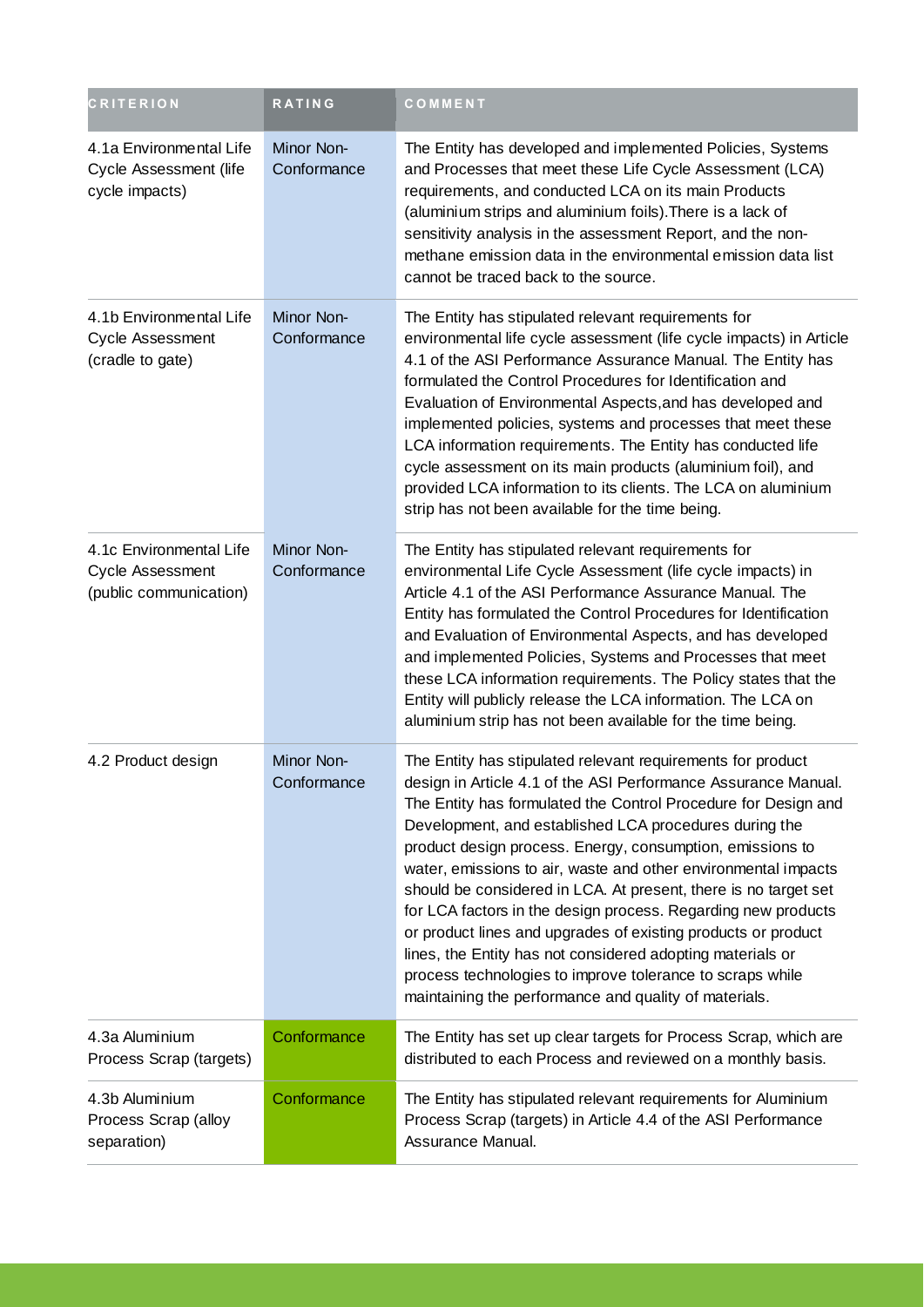| <b>CRITERION</b>                                                               | <b>RATING</b> | COMMENT                                                                                                                                                                                                                                                                                                            |
|--------------------------------------------------------------------------------|---------------|--------------------------------------------------------------------------------------------------------------------------------------------------------------------------------------------------------------------------------------------------------------------------------------------------------------------|
| 4.4a Collection and<br>recycling of Products at<br>end-of-life (strategy)      | Conformance   | The Entity has stipulated relevant requirements for Collection<br>and recycling of Products at end-of-life in Article 4.4 of the ASI<br>Performance Assurance Manual.                                                                                                                                              |
| 4.4b Collection and<br>recycling of Products at<br>end-of-life<br>(engagement) | Conformance   | The Entity has established formal Policies and Procedures for<br>recycling its own aluminium, and set a clear target for the<br>aluminium recovery rate from the final Product. At present, the<br>scrap recycling target is 100%, of which 60% is recycled for<br>remelting and 40% is recycled for second sales. |

| PRINCIPLE 5 GREENHOUSE GAS EMISSIONS                     |                           |                                                                                                                                                                                                                                                                                                                                                                                                                                                                                                                                                                                                                                                                                                  |
|----------------------------------------------------------|---------------------------|--------------------------------------------------------------------------------------------------------------------------------------------------------------------------------------------------------------------------------------------------------------------------------------------------------------------------------------------------------------------------------------------------------------------------------------------------------------------------------------------------------------------------------------------------------------------------------------------------------------------------------------------------------------------------------------------------|
| 5.1 Disclosure of GHG<br>emissions and energy<br>use     | Conformance               | The Entity has stipulated relevant requirements for disclosure of<br>GHG emissions and energy use in Article 5.1 of the ASI<br>Performance Assurance Manual. The Entity conducts<br>verification activities on GHG emissions every year, and publicly<br>discloses important GHG emissions and the use of various<br>energy sources. It also publishes the total GHG emissions<br>regularly every year, including the methods used for GHG<br>emissions and energy use (according to its sources), and<br>publicly discloses its energy use and GHG emissions in the form<br>of GHG Emission Report and GHG Emission Reduction Plan<br>through its website http://wanji-al.bce206.lyqingfeng.cn. |
| 5.2 GHG emissions<br>reductions                          | Minor Non-<br>Conformance | The Entity has provided the GHG Emission Reduction Plan<br>2020, specifying specific deadlines for actions and<br>implementation, as well as responsible personnel and<br>production domain. However, we note that the Entity still has<br>room for improvement, i.e., it should further mention the GHG<br>emission reduction targets explicitly on the public website, so<br>that the public is well aware of the existence of emission<br>reduction targets.                                                                                                                                                                                                                                  |
| 5.3a Aluminium<br>Smelting (Management<br>System)        | Not Applicable            | This Criterion is Not applicable to the Entity of Certification<br>Scope.                                                                                                                                                                                                                                                                                                                                                                                                                                                                                                                                                                                                                        |
| 5.3b Aluminium<br>Smelting (up to and<br>including 2020) | Not Applicable            | This Criterion is Not applicable to the Entity of Certification<br>Scope.                                                                                                                                                                                                                                                                                                                                                                                                                                                                                                                                                                                                                        |
| 5.3c Aluminium<br>Smelting (after 2020)                  | Not Applicable            | This Criterion is Not applicable to the Entity of Certification<br>Scope.                                                                                                                                                                                                                                                                                                                                                                                                                                                                                                                                                                                                                        |

#### PRINCIPLE 6 EMISSIONS, EFFLUENTS AND WASTE

| 6.1 Emissions to Air | Minor Non-  | As stated in the permit for Emissions to Air in the Entity's   |
|----------------------|-------------|----------------------------------------------------------------|
|                      | Conformance | "Emission Permit": (there are 9 vents, allowable limit for     |
|                      |             | organised emission, allowable condition for fugitive emission, |
|                      |             | allowable limit/no allowable limit in special case), after the |
|                      |             | Entity's Emissions to Air are tested by a Third Party, the     |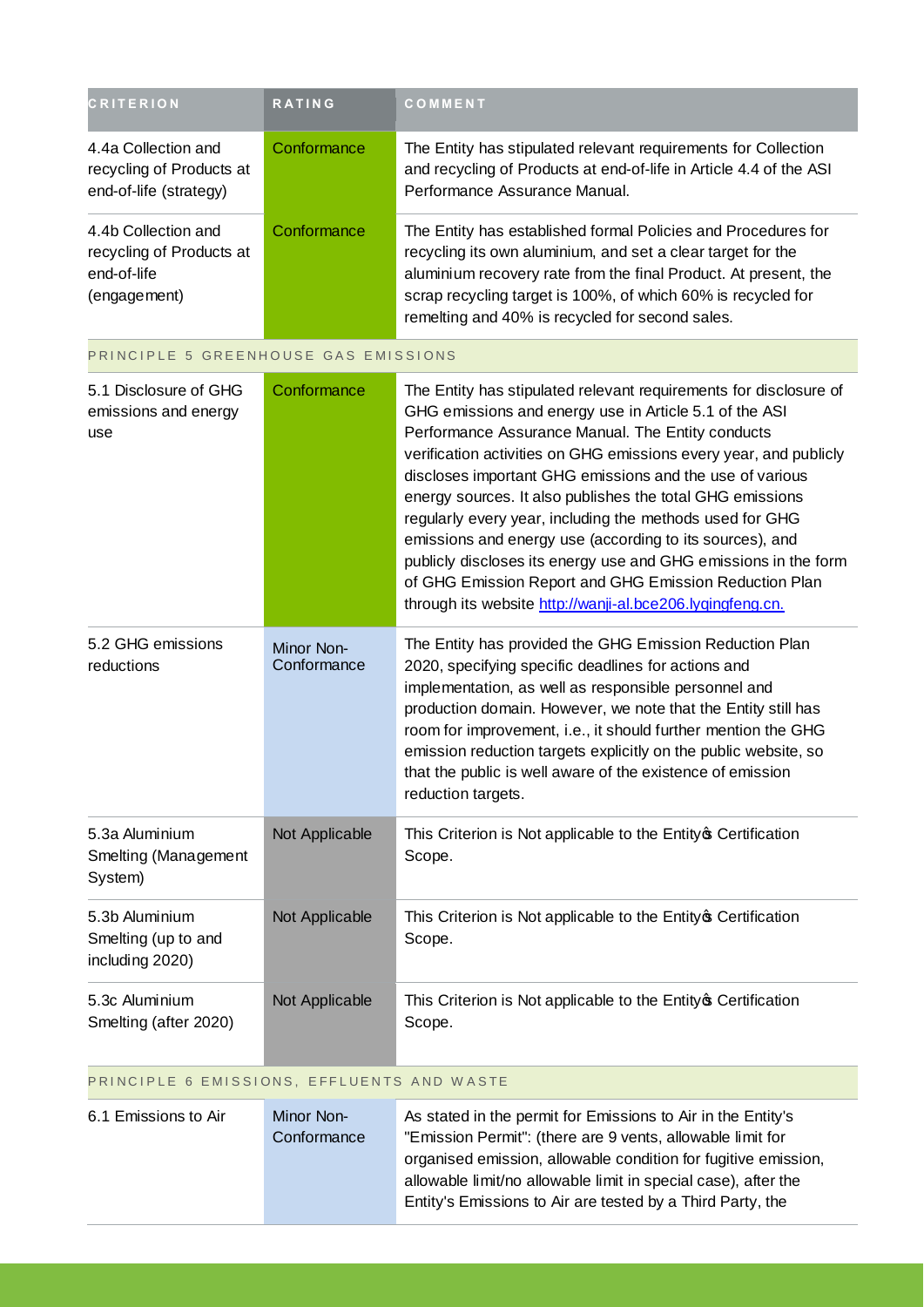| <b>CRITERION</b>                                                           | RATING                           | COMMENT                                                                                                                                                                                                                                                                                                                                                                                                                                                                                                                                                                                                                                                                                                                                                                                                                                                                                                                                                         |
|----------------------------------------------------------------------------|----------------------------------|-----------------------------------------------------------------------------------------------------------------------------------------------------------------------------------------------------------------------------------------------------------------------------------------------------------------------------------------------------------------------------------------------------------------------------------------------------------------------------------------------------------------------------------------------------------------------------------------------------------------------------------------------------------------------------------------------------------------------------------------------------------------------------------------------------------------------------------------------------------------------------------------------------------------------------------------------------------------|
|                                                                            |                                  | organised emission is lower than the Standard limit, and the<br>fugitive emission meets the requirements of emission Standard<br>of Circular on the Recommended Emission Limits in Special<br>Treatment of Volatile Organic Compounds of Industrial Entities<br>in Henan Province. We found at the site that the name and<br>number of the vent for Emissions to Air in the Entity's Emission<br>Permit were inconsistent. For example, the finished Product<br>annealing vent #3 should correspond to the cold rolling oil mist<br>recovery vent #1.                                                                                                                                                                                                                                                                                                                                                                                                           |
| 6.2 Discharges to Water                                                    | <b>Minor Non-</b><br>Conformance | The Entity discharges water pollutants according to the<br>"Discharge Permit" (one discharge port, discharge permit limit),<br>and discharges the treated high-concentration ionised water to<br>Xin'an County No.2 Sewage Treatment Plant. It is also provided<br>with online testing facilities networked with local environmental<br>protection departments to monitor the discharge data in real<br>time. The Entity has formulated the Reduction Plan for<br>Discharges to Water, specifying the annual targets for reducing<br>discharges to water and the measures to achieve these targets,<br>excluding the responsible departments, the target date and the<br>completion of the measures.                                                                                                                                                                                                                                                            |
| 6.3a Assessment and<br>Management of Spills<br>and Leakage<br>(assessment) | <b>Minor Non-</b><br>Conformance | The Entity, in accordance with the requirements of the Control<br>Procedures for Identification and Evaluation of Environmental<br>Aspects, has assessed the main risk areas that may pollute air,<br>water and land by spills and leakage in production operations<br>during identification of environmental aspects and environmental<br>Impact Assessment, to identify emergencies where spills and<br>leakage may exist. At the same time, the Entity has formulated<br>the Emergency Plan for Abrupt Environmental Accidents (which<br>was received and filed by Xin'an County Environmental<br>Protection Bureau on 17 July 2020), with a total of 8 abrupt<br>environmental accidents (6 at workshop level and 2 at factory<br>level). However, so far the Entity has not rehearsed the<br>Emergency Plan once a year according to the requirements of<br>the Emergency Plan, but only rehearsed the disposal of Waste<br>diatomite on 11 December 2019. |
| 6.3b Assessment and<br>Management of Spills<br>and Leakage<br>(management) | Conformance                      | The Entity has never had a spill accident. The Entity entrusts a<br>Third Party (Luoyang Liming Testing and Service Co., Ltd.)<br>every year to test the soil (aluminium foil, finishing, tank farm,<br>sewage treatment, upwind direction and downwind direction<br>$(1#~3#)$ in the plant area, all of which meet the screening value<br>class II of Soil Environmental Quality Risk Control Standard for<br>Soil Contamination of Development Land GB36600-2018.                                                                                                                                                                                                                                                                                                                                                                                                                                                                                             |
| 6.4a Reporting of Spills<br>(immediate disclosure)                         | Conformance                      | The Entity has stipulated relevant requirements for Reporting of<br>Spills (immediate disclosure) in Article 6.4 of the ASI<br>Performance Assurance Manual. The Entity has never had a<br>spill accident.                                                                                                                                                                                                                                                                                                                                                                                                                                                                                                                                                                                                                                                                                                                                                      |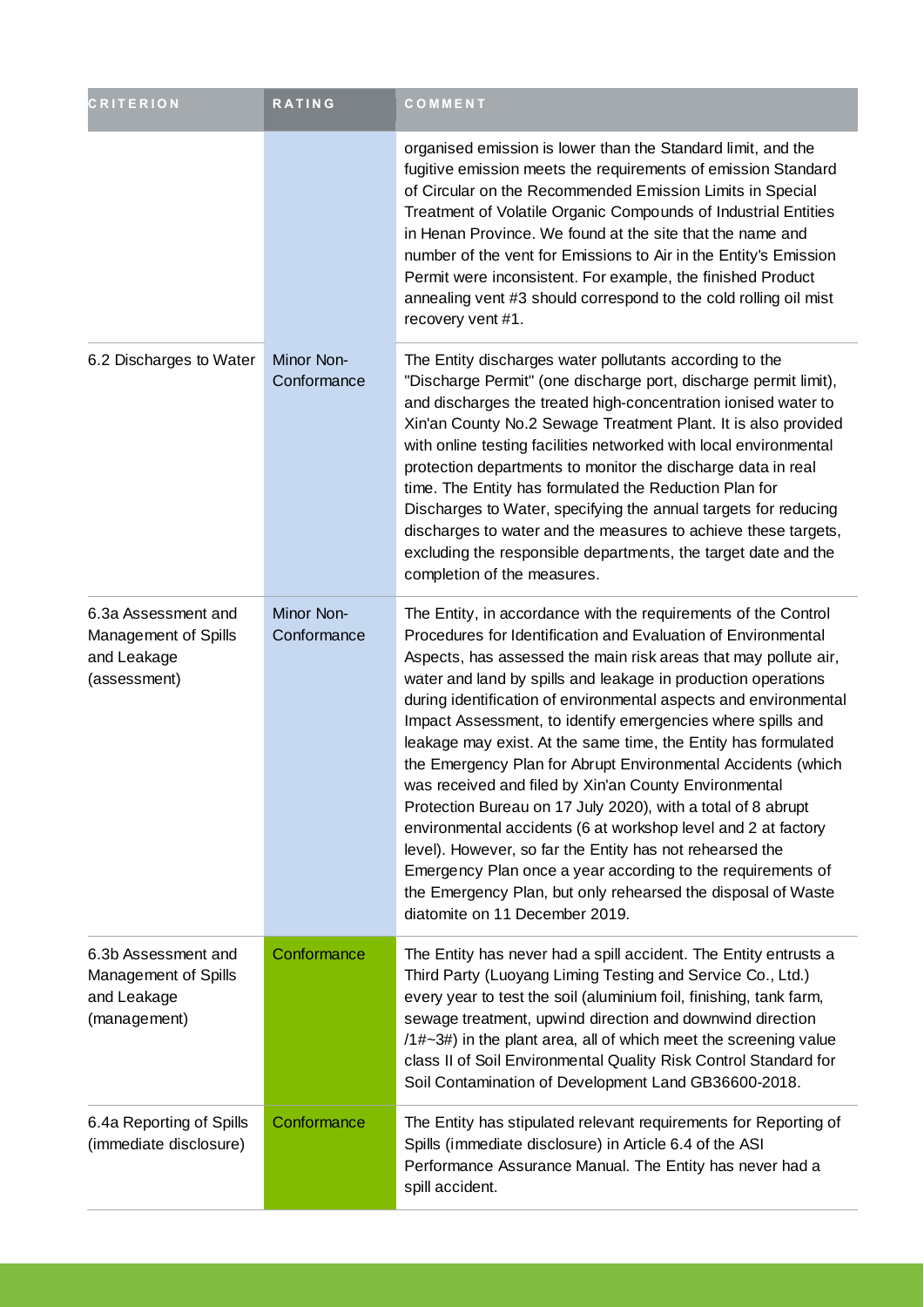| <b>CRITERION</b>                                             | <b>RATING</b>  | COMMENT                                                                                                                                                                                                                                                                                                                                                                                                                                                                                                                                                                                                                                                      |
|--------------------------------------------------------------|----------------|--------------------------------------------------------------------------------------------------------------------------------------------------------------------------------------------------------------------------------------------------------------------------------------------------------------------------------------------------------------------------------------------------------------------------------------------------------------------------------------------------------------------------------------------------------------------------------------------------------------------------------------------------------------|
| 6.4b Reporting of Spills<br>(regular reporting)              | Conformance    | The Entity has stipulated relevant requirements for Reporting of<br>Spills in Article 6.4 of the ASI Performance Assurance Manual.<br>The Entity has never had a spill accident.                                                                                                                                                                                                                                                                                                                                                                                                                                                                             |
| 6.5a Waste<br>management and<br>reporting (strategy)         | Conformance    | The Entity has stipulated relevant requirements for Waste<br>management and reporting in Article 6.5 of the ASI Performance<br>Assurance Manual. The Entity has formulated the Waste<br>Management Procedure and Hazardous Waste Management<br>Plan to collect and dispose of all wastes, as well as the Plan for<br>Reducing the Hazard of Hazardous Waste and Measures for<br>Reducing the Discharges and Hazard of Hazardous Waste. The<br>competent authority will follow up the plans and measures on a<br>quarterly basis.                                                                                                                             |
| 6.5b Waste<br>management and<br>reporting (disclosure)       | Conformance    | The Entity has stipulated relevant requirements for Waste<br>management and reporting in Article 6.5 of the ASI Performance<br>Assurance Manual, and formulated Waste Management<br>Procedure according to the Waste management strategy<br>designed by Waste Mitigation Hierarchy. The Waste<br>management strategy includes sustainable and comprehensive<br>Control measures to mitigate the adverse effects caused by<br>Waste generation, management (including storage and<br>handling), treatment, transportation and disposal. The Entity has<br>published through the website at: http://wanji-<br>al.bce206.lygingfeng.cn, accessible to everyone. |
| 6.6a Bauxite Residue<br>(storage construction)               | Not Applicable | This Criterion is Not applicable to the Entity of Certification<br>Scope.                                                                                                                                                                                                                                                                                                                                                                                                                                                                                                                                                                                    |
| 6.6b Bauxite Residue<br>(integrity checks and<br>controls)   | Not Applicable | This Criterion is Not applicable to the Entity of Certification<br>Scope.                                                                                                                                                                                                                                                                                                                                                                                                                                                                                                                                                                                    |
| 6.6c Bauxite Residue<br>(water discharge)                    | Not Applicable | This Criterion is Not applicable to the Entity of Certification<br>Scope.                                                                                                                                                                                                                                                                                                                                                                                                                                                                                                                                                                                    |
| 6.6d Bauxite Residue<br>(marine and aquatic<br>environments) | Not Applicable | This Criterion is Not applicable to the Entity of Certification<br>Scope.                                                                                                                                                                                                                                                                                                                                                                                                                                                                                                                                                                                    |
| 6.6e Bauxite Residue<br>(start of the art<br>technologies)   | Not Applicable | This Criterion is Not applicable to the Entity of Certification<br>Scope.                                                                                                                                                                                                                                                                                                                                                                                                                                                                                                                                                                                    |
| 6.6f Bauxite Residue<br>(remediation)                        | Not Applicable | This Criterion is Not applicable to the Entity of Certification<br>Scope.                                                                                                                                                                                                                                                                                                                                                                                                                                                                                                                                                                                    |
| 6.7a Spent Pot Lining<br>(SPL) (storage and<br>management)   | Not Applicable | This Criterion is Not applicable to the Entity of Certification<br>Scope.                                                                                                                                                                                                                                                                                                                                                                                                                                                                                                                                                                                    |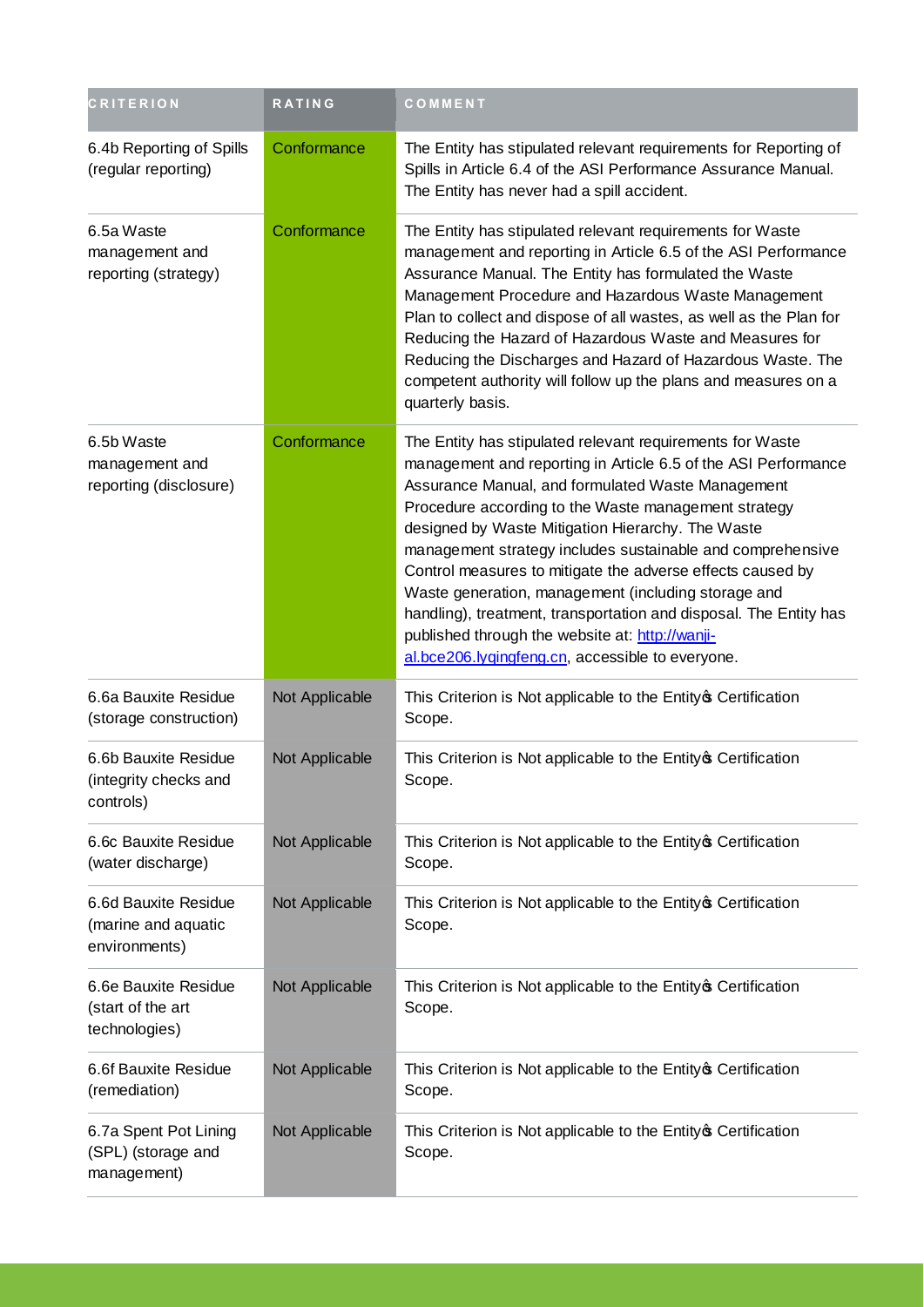| <b>CRITERION</b>                                                    | <b>RATING</b>  | COMMENT                                                                                                                                                                                                                                                                                                                                                                                                                                |
|---------------------------------------------------------------------|----------------|----------------------------------------------------------------------------------------------------------------------------------------------------------------------------------------------------------------------------------------------------------------------------------------------------------------------------------------------------------------------------------------------------------------------------------------|
| 6.7b Spent Pot Lining<br>(SPL) (recovery and<br>recycling)          | Not Applicable | This Criterion is Not applicable to the Entity of Certification<br>Scope.                                                                                                                                                                                                                                                                                                                                                              |
| 6.7c Spent Pot Lining<br>(SPL) (Untreated SPL)                      | Not Applicable | This Criterion is Not applicable to the Entity of Certification<br>Scope.                                                                                                                                                                                                                                                                                                                                                              |
| 6.7d Spent Pot Lining<br>(SPL) (review of<br>alternatives)          | Not Applicable | This Criterion is Not applicable to the Entity of Certification<br>Scope.                                                                                                                                                                                                                                                                                                                                                              |
| 6.7e Spent Pot Lining<br>(SPL) (marine and<br>aquatic environments) | Not Applicable | This Criterion is Not applicable to the Entity of Certification<br>Scope.                                                                                                                                                                                                                                                                                                                                                              |
| 6.8a Dross (recovery)                                               | Not Applicable | This Criterion is Not applicable to the Entity of Certification<br>Scope.                                                                                                                                                                                                                                                                                                                                                              |
| 6.8b Dross (recycling)                                              | Not Applicable | This Criterion is Not applicable to the Entity of Certification<br>Scope.                                                                                                                                                                                                                                                                                                                                                              |
| 6.8c Dross (review of<br>alternatives)                              | Not Applicable | This Criterion is Not applicable to the Entity of Certification<br>Scope.                                                                                                                                                                                                                                                                                                                                                              |
| PRINCIPLE 7 WATER STEWARDSHIP                                       |                |                                                                                                                                                                                                                                                                                                                                                                                                                                        |
| 7.1a Water assessment<br>(mapping)                                  | Conformance    | The Entity engages a qualified Third Party to conduct<br>assessment of hydrological characteristics and regional water<br>supply when conducting the environmental Impact Assessment<br>for the construction project. According to the assessment, the<br>water source meets the legal requirements. Xin'an Bureau of<br>Water Resources approves the Water Intaking License.                                                          |
| 7.1b Water assessment<br>(risk assessment)                          | Conformance    | The Entity has stipulated relevant requirements for water<br>assessment in Article 7.1 of the ASI Performance Assurance<br>Manual, and formulated the Water Management Program. The<br>Entity analyses the water quality weekly in terms of PH value,<br>hardness, alkalinity, chloride, concentration ratio and<br>conductivity, etc., and no significant change is found.                                                            |
| 7.2a Water<br>management<br>(management plans)                      | Conformance    | The Entity has formulated an annual goal of continuously<br>reducing water consumption and a plan to achieve the goal, as<br>shown in the 2017 - 2019 Corporate Water Management Goal<br>and Plan. In 2018, the water consumption per ton of Products<br>was 1.78 $m3$ / ton, and in 2019, 1.75 $m3$ / ton. It is estimated that<br>the water consumption per ton of Products will be reduced to 1.6<br>$m^3$ /ton by the end of 2020. |
| 7.2b Water<br>management<br>(monitoring)                            | Conformance    | The Entity has formulated an annual goal of continuously<br>reducing water consumption and a plan to achieve the goal.<br>Economic analysis meetings are held monthly to monitor the<br>implementation of the plan.                                                                                                                                                                                                                    |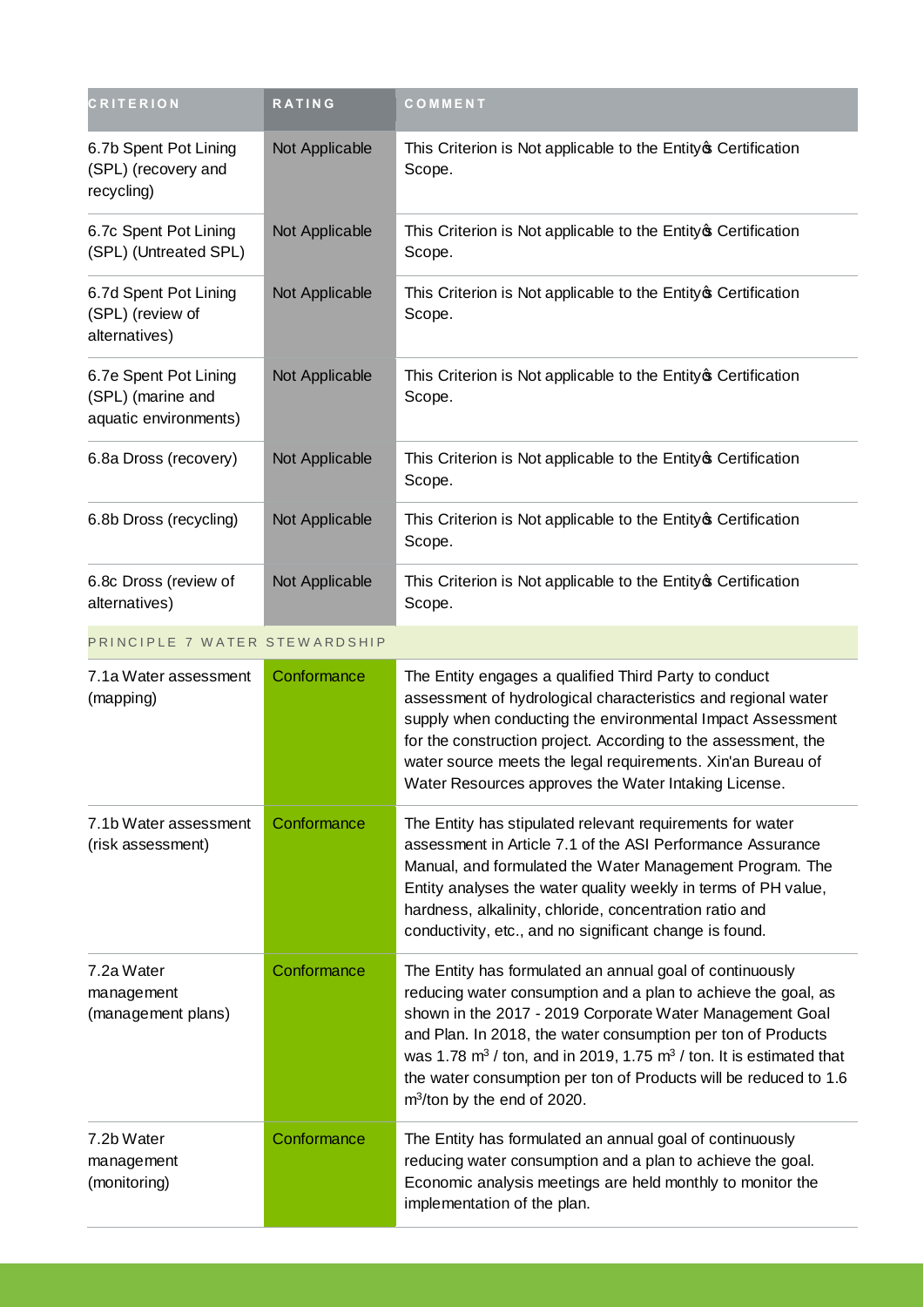| <b>CRITERION</b>                                                                               | RATING         | COMMENT                                                                                                                                                                                                                                                                                                                          |
|------------------------------------------------------------------------------------------------|----------------|----------------------------------------------------------------------------------------------------------------------------------------------------------------------------------------------------------------------------------------------------------------------------------------------------------------------------------|
| 7.3 Disclosure of water<br>usage and risks                                                     | Conformance    | Information is published by the Entity on the website of the<br>Group Company and includes water use risks. As the Entity's<br>production water is recycled without discharge after being<br>treated by the wastewater treatment station, there is no risk of<br>pollution.                                                      |
| PRINCIPLE 8 BIODIVERSITY                                                                       |                |                                                                                                                                                                                                                                                                                                                                  |
| 8.1 Biodiversity<br>assessment                                                                 | Conformance    | According to the environmental greening monitoring in the<br>Monitoring Report on Environmental Protection Acceptance for<br>Construction Project Completion conducted by a qualified Third<br>Party and the Biodiversity Assessment Report in 2019 issued by<br>the Entity, the Entity is not located in any conservation area. |
| 8.2a Biodiversity<br>management<br>(Biodiversity Action<br>Plans)                              | Conformance    | The Entity's Biodiversity Assessment Report, including the<br>biodiversity improvement plan, is approved by the General<br>Manager of the Entity.                                                                                                                                                                                |
| 8.2b Biodiversity<br>management<br>(Consultation and<br>mitigation hierarchy)                  | Conformance    | The Entity's Biodiversity Assessment Report, including the<br>biodiversity improvement plan, is advanced based on the action<br>plan, implementation details and schedule.                                                                                                                                                       |
| 8.2c Biodiversity<br>management (reporting)                                                    | Conformance    | These requirements are published by the Entity on the website<br>of the Group Company: Wanji Holding Group Co., Ltd. - News -<br>Notice (Luoyang Wanji Aluminium Processing Co., Ltd. -<br>Environmental Protection Publicity).                                                                                                  |
| 8.3 Alien Species                                                                              | Conformance    | The Entity has stipulated relevant requirements for Alien<br>Species in Article 8.3 of the ASI Performance Assurance<br>Manual, including evaluating and controlling risks of Alien<br>Species, which are accidentally introduced by the Entity through<br>operational activities.                                               |
| 8.4a Commitment to<br>%No Go+in World<br>Heritage properties<br>(exploration and new<br>mines) | Not Applicable | This Criterion is Not applicable to the Entity of Certification<br>Scope.                                                                                                                                                                                                                                                        |
| 8.4b Commitment to<br>%No Go+in World<br>Heritage properties<br>(existing operations)          | Not Applicable | This Criterion is Not applicable to the Entity of Certification<br>Scope.                                                                                                                                                                                                                                                        |
| 8.5a Mine Rehabilitation<br>(best available<br>techniques)                                     | Not Applicable | This Criterion is Not applicable to the Entity of Certification<br>Scope.                                                                                                                                                                                                                                                        |
| 8.5b Mine Rehabilitation<br>(financial provisions)                                             | Not Applicable | This Criterion is Not applicable to the Entity of Certification<br>Scope.                                                                                                                                                                                                                                                        |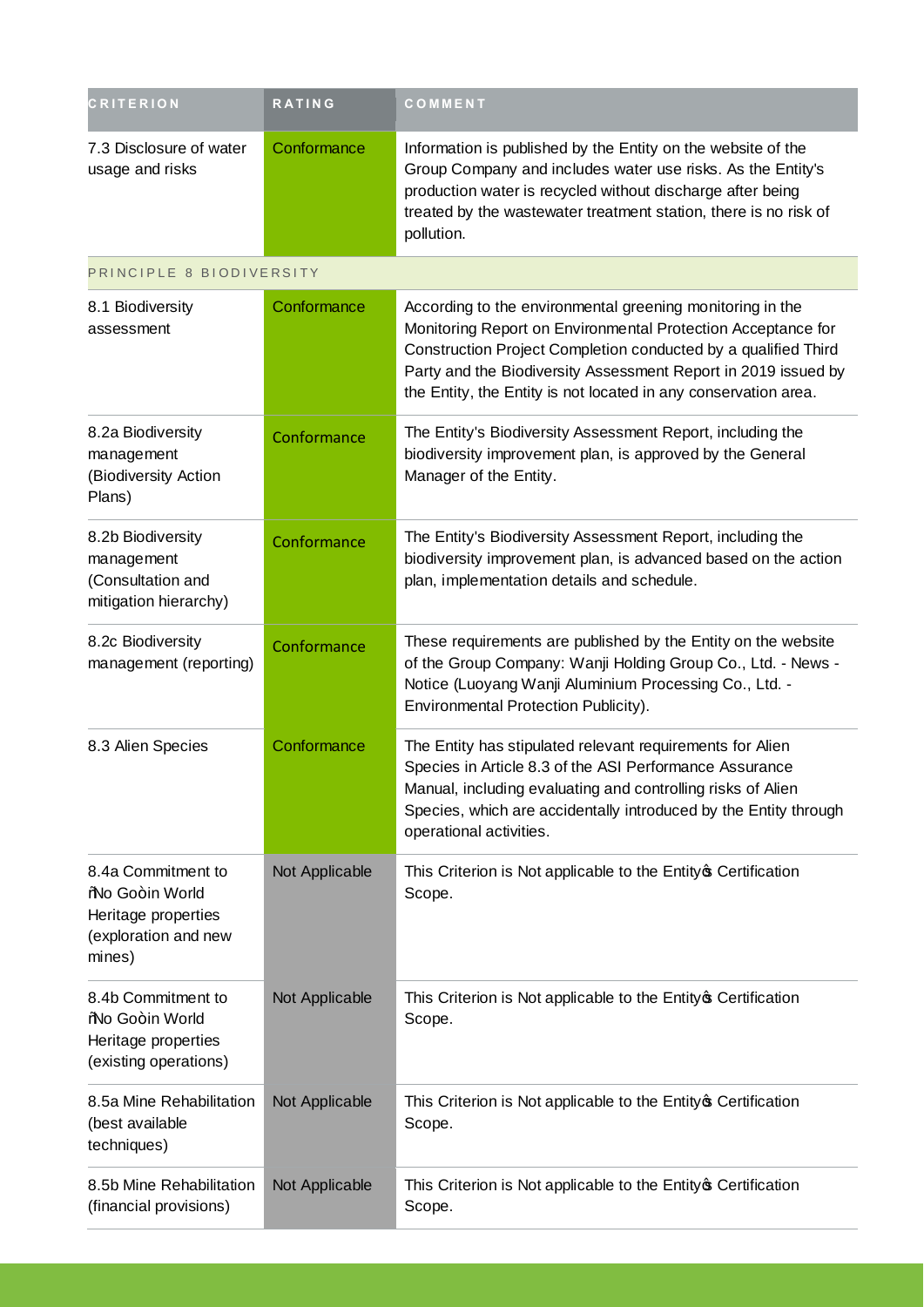| <b>CRITERION</b>                                          | <b>RATING</b>  | COMMENT                                                                                                                                                                                                                                                                                                                                                                                                                                                                                                                                                                                                                                                                                       |
|-----------------------------------------------------------|----------------|-----------------------------------------------------------------------------------------------------------------------------------------------------------------------------------------------------------------------------------------------------------------------------------------------------------------------------------------------------------------------------------------------------------------------------------------------------------------------------------------------------------------------------------------------------------------------------------------------------------------------------------------------------------------------------------------------|
| PRINCIPLE 9 HUMAN RIGHTS                                  |                |                                                                                                                                                                                                                                                                                                                                                                                                                                                                                                                                                                                                                                                                                               |
| 9.1a Human Rights Due<br>Diligence (Policy)               | Conformance    | The Entity has stipulated relevant requirements for Human<br>Rights Due Diligence in Article 9.1 of the ASI Performance<br>Assurance Manual, and formulated the Human Rights Due<br>Diligence Procedures. The Entity promises to respect Human<br>Rights and establish a Human Rights Policy of respecting the<br>civil rights of employees and eradicating discrimination.                                                                                                                                                                                                                                                                                                                   |
| 9.1b Human Rights Due<br>Diligence (Process)              | Conformance    | The Entity provides 40 copies of Social Responsibility<br>Questionnaire, and respondents include the managers and<br>grass-roots personnel of the Entity. The contents of the<br>questionnaire include but are not limited to: i) whether there is<br>Forced Labour; ii) whether there is discrimination; iii) whether<br>wages are paid according to laws and regulations; and iv)<br>whether the working and living environments of Workers are<br>safe and hygienic.                                                                                                                                                                                                                       |
| 9.1c Human Rights Due<br>Diligence (remediation)          | Conformance    | The Entity has stipulated relevant requirements for Human<br>Rights Due Diligence in Article 9.1 of the ASI Performance<br>Assurance Manual, and formulated the Human Rights Due<br>Diligence Procedures, which stipulates the methods of<br>identifying, preventing, mitigating and explaining the actual and<br>potential impacts of the Entity's actions on Human Rights.<br>During the Human Rights Due Diligence, if it is found that<br>adverse Human Rights impacts have been caused or<br>contributed to, the Entity will make the remediation through legal<br>procedures.                                                                                                           |
| 9.2 Womenc Rights                                         | Conformance    | The Entity has stipulated relevant requirements for women's<br>rights and interests in Article 9.2 of the ASI Performance<br>Assurance Manual, and formulated the Procedures for the<br>Protection and Management of Female Employees.<br>Implementation of the Procedures can ensure respect for<br>women's rights and interests, eliminate discrimination against<br>women, and guarantee women's Human Rights equal with those<br>of men, including the right to vote and stand for election, the<br>right to health, equal access to education, decision-making role<br>in the Entity, equal pay for equal work, protection from sexual<br>abuse and equal opportunities to compete, etc. |
| 9.3 Indigenous Peoples                                    | Not Applicable | This Criterion of the ASI Performance Standard does not apply<br>to the Entity as Indigenous Peoples or their lands, territories and<br>resources are not directly affected by the Entity's operations.                                                                                                                                                                                                                                                                                                                                                                                                                                                                                       |
| 9.4 Free, Prior, and<br><b>Informed Consent</b><br>(FPIC) | Not Applicable | This Criterion of the ASI Performance Standard does not apply<br>to the Entity as Indigenous Peoples or their lands, territories and<br>resources are not directly affected by the Entity's operations.                                                                                                                                                                                                                                                                                                                                                                                                                                                                                       |
| 9.5 Cultural and sacred<br>heritage                       | Not Applicable | Not applicable, as no cultural and sacred heritage is affected by<br>the Entity.                                                                                                                                                                                                                                                                                                                                                                                                                                                                                                                                                                                                              |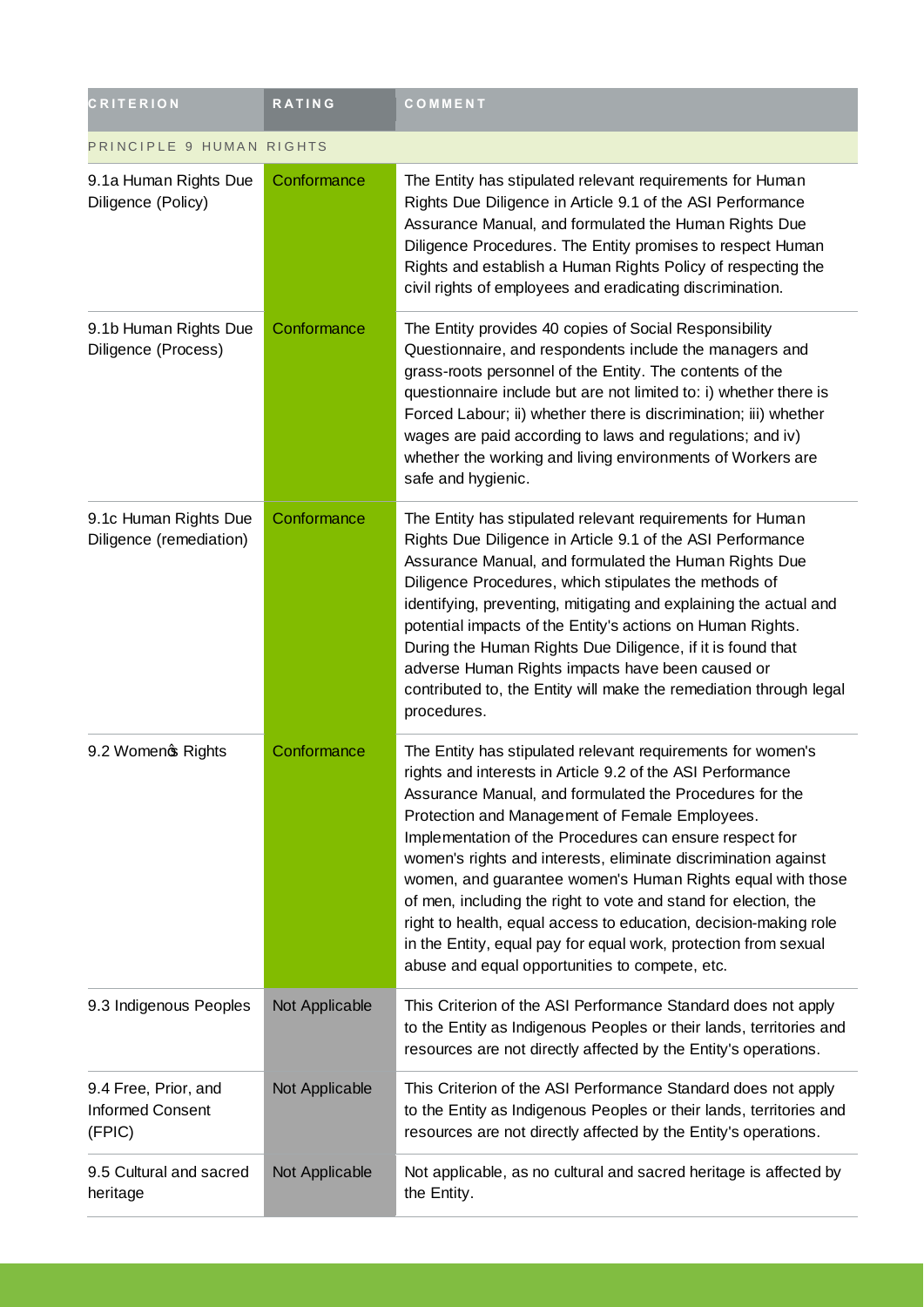| <b>CRITERION</b>                                 | <b>RATING</b>  | <b>COMMENT</b>                                                                                                                                                                                                                                                                                                                                                                                                                                                                                                                                                                                                                                                                                                                        |
|--------------------------------------------------|----------------|---------------------------------------------------------------------------------------------------------------------------------------------------------------------------------------------------------------------------------------------------------------------------------------------------------------------------------------------------------------------------------------------------------------------------------------------------------------------------------------------------------------------------------------------------------------------------------------------------------------------------------------------------------------------------------------------------------------------------------------|
| 9.6a Resettlements<br>(avoid or minimise)        | Not Applicable | Not applicable, as no cultural and sacred heritage is affected by<br>the Entity.                                                                                                                                                                                                                                                                                                                                                                                                                                                                                                                                                                                                                                                      |
| 9.6b Resettlements<br>(where unavoidable)        | Not Applicable | No resettlement is necessary, no local residents are affected by<br>the Entity.                                                                                                                                                                                                                                                                                                                                                                                                                                                                                                                                                                                                                                                       |
| 9.7a Local Communities<br>(rights and interests) | Conformance    | The Entity has stipulated relevant requirements for Local<br>Communities in Article 9.7 of the ASI Performance Assurance<br>Manual, and formulated the Related Party Management<br>Program. The Entity respects legal and traditional rights and<br>interests of Local Communities in their land, livelihood and use<br>of natural resources, and takes appropriate steps to prevent and<br>solve adverse impacts of its activities on the livelihood of Local<br>Communities.                                                                                                                                                                                                                                                        |
| 9.7b Local Communities<br>(impacts)              | Conformance    | The Entity has stipulated relevant requirements for Local<br>Communities in Article 9.7 of the ASI Performance Assurance<br>Manual, and formulated the Related Party Management<br>Program. There is no conflict in land use, customs and other<br>aspects between the Entity and the surrounding villages.                                                                                                                                                                                                                                                                                                                                                                                                                           |
| 9.7c Local Communities<br>(livelihoods)          | Conformance    | The Entity has stipulated relevant requirements for Local<br>Communities in Article 9.7 of the ASI Performance Assurance<br>Manual, and formulated the Related Party Management<br>Program. The Entity is closely related to the surrounding<br>Communities, and 90% of its employees are local. The Entity<br>has developed plans to support surrounding Communities.                                                                                                                                                                                                                                                                                                                                                                |
| 9.8 Conflict-Affected<br>and High-Risk Areas     | Conformance    | The Entity has stipulated relevant requirements for Conflict-<br>Affected and High-Risk Areas in Article 9.8 of the ASI<br>Performance Assurance Manual, including that the Entity shall<br>not contribute to armed conflicts or violations of Human Rights.<br>The Entity conducts annual inspections to determine whether<br>there are business operations or direct raw Material suppliers in<br>conflict-affected or High-Risk areas. The Entity undertakes not to<br>engage in conflicts directly or through its own business<br>relationships. It will conduct Due Diligence and risk assessment<br>if its raw Materials come from relevant regions.                                                                            |
| 9.9 Security practice                            | Conformance    | The Entity has stipulated relevant requirements for security<br>practices in Article 9.9 of the ASI Performance Assurance<br>Manual, and formulated the Security Code to establish the<br>importance of respecting Human Rights, boundaries of security<br>activities, Procedures for dealing with security issues and<br>conflicts, and consequences of any violation of Human Rights.<br>Security personnel must act in accordance with the laws and<br>regulations of the state and the government, and shall not be<br>suspected of violating Human Rights while securing the property<br>of the Entity. The Entity conducts Due Diligence on Human<br>Rights activities organised by security personnel at regular<br>intervals. |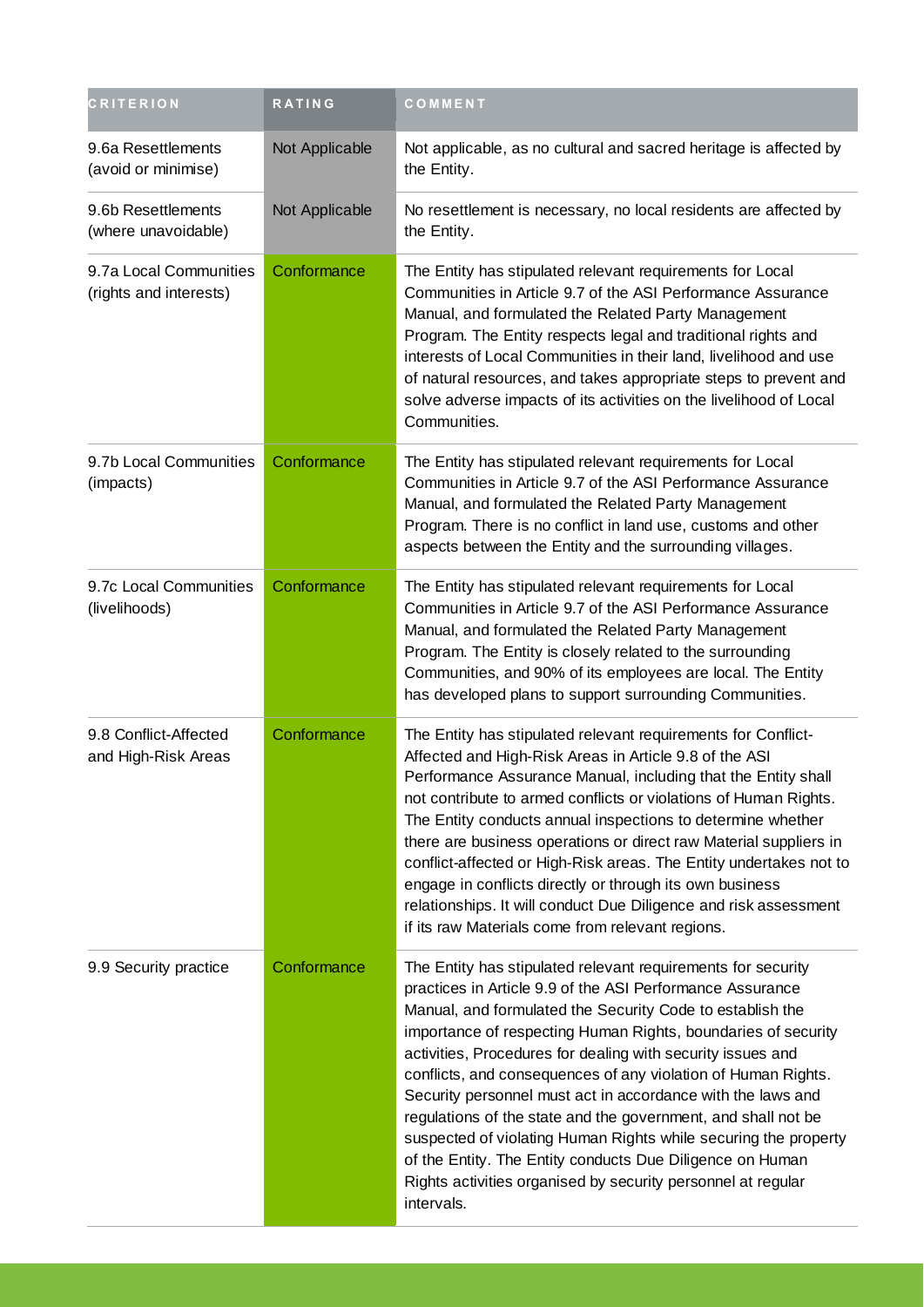| <b>CRITERION</b>                                                                                     | <b>RATING</b> | COMMENT                                                                                                                                                                                                                                                                                                                                                                                                                                                                                                                                                                                                                                                                                                                               |
|------------------------------------------------------------------------------------------------------|---------------|---------------------------------------------------------------------------------------------------------------------------------------------------------------------------------------------------------------------------------------------------------------------------------------------------------------------------------------------------------------------------------------------------------------------------------------------------------------------------------------------------------------------------------------------------------------------------------------------------------------------------------------------------------------------------------------------------------------------------------------|
| PRINCIPLE 10 LABOUR RIGHTS                                                                           |               |                                                                                                                                                                                                                                                                                                                                                                                                                                                                                                                                                                                                                                                                                                                                       |
| 10.1a Freedom of<br>Association and Right<br>to Collective Bargaining<br>(Freedom of<br>Association) | Conformance   | The Entity respects employees' right to Collective Bargaining.<br>Labour Unions at all levels, in accordance with national laws and<br>regulations, negotiate and sign collective contracts with the<br>Entity on behalf of employees on matters such as labour<br>remuneration, working hours, rest and vacation, labour safety<br>and health, vocational training, insurance and welfare.                                                                                                                                                                                                                                                                                                                                           |
| 10.1b Freedom of<br>Association and Right<br>to Collective Bargaining<br>(Collective Bargaining)     | Conformance   | The Entity has stipulated relevant requirements for Freedom of<br>Association and right to Collective Bargaining in Article 10.1 of<br>the ASI Performance Assurance Manual, and formulated the<br>Management Program of Freedom of Association and Right to<br>Collective Bargaining.                                                                                                                                                                                                                                                                                                                                                                                                                                                |
| 10.1c Freedom of<br>Association and Right<br>to Collective Bargaining<br>(alternative means)         | Conformance   | When the Freedom of Association and right to Collective<br>Bargaining of Labour Unions are restricted by local laws, the<br>Entity allows Workers to freely choose their own labour<br>representatives. When necessary, the Entity is obliged to assist<br>each department in electing its own employee representative<br>who is responsible for supervising and raising safety and health,<br>welfare and ASI social management issues to the management.                                                                                                                                                                                                                                                                            |
| 10.2a Child Labour<br>(minimum age)                                                                  | Conformance   | In the 2019 Survey Report on Social Responsibility<br>Management, the Entity announces that the employment of<br>Child Labour is not allowed. The Entity eliminates the<br>employment of Child Labour and juvenile Workers in accordance<br>with the Labour Law.                                                                                                                                                                                                                                                                                                                                                                                                                                                                      |
| 10.2b Child Labour<br>(hazardous)                                                                    | Conformance   | The Entity has stipulated relevant requirements for Child Labour<br>in Article 10.2 of the ASI Performance Assurance Manual, and<br>formulated the Management Program of Child Labour and<br>Juvenile Workers. The Entity promises not to place juvenile<br>Workers in an unsafe or dangerous environment for their<br>physical and mental health and development, and it ensures that<br>juvenile Workers work in a safe and hygienic environment.<br>Dangerous Child Labour shall not be arranged (for example,<br>juvenile Workers shall not be arranged in work with higher risks<br>and affecting health and safety, such as generator operation and<br>handling.), and the worst forms of Child Labour shall not be<br>allowed. |
| 10.2c Child Labour<br>(worst forms)                                                                  | Conformance   | The Entity has stipulated relevant requirements for Child Labour<br>in Article 10.2 of the ASI Performance Assurance Manual, and<br>formulated the Management Program of Child Labour and<br>Juvenile Workers. The Entity promises not to place juvenile<br>workers in an unsafe or dangerous environment for their<br>physical and mental health and development, and it ensures that<br>juvenile workers work in a safe and hygienic environment.<br>Dangerous Child Labour shall not be arranged (for example,<br>juvenile workers shall not be arranged in work with higher risks<br>and affecting health and safety, such as generator operation and                                                                             |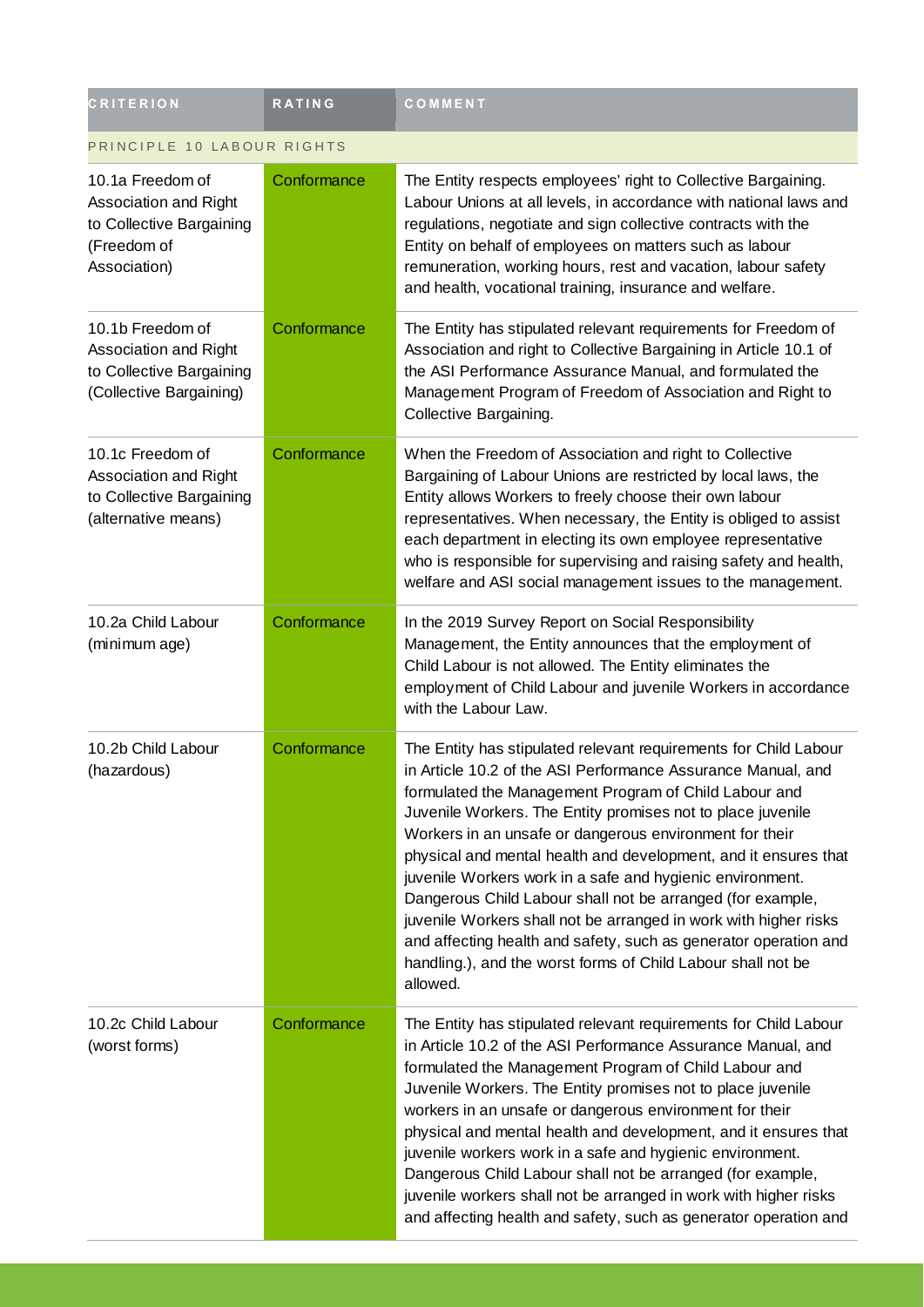| <b>CRITERION</b>                                                                   | <b>RATING</b> | COMMENT                                                                                                                                                                                                                                                                                                                                                                                                                                                      |
|------------------------------------------------------------------------------------|---------------|--------------------------------------------------------------------------------------------------------------------------------------------------------------------------------------------------------------------------------------------------------------------------------------------------------------------------------------------------------------------------------------------------------------------------------------------------------------|
|                                                                                    |               | handling.), and the worst forms of Child Labour shall not be<br>allowed.                                                                                                                                                                                                                                                                                                                                                                                     |
| 10.3a Forced Labour<br>(Human trafficking)                                         | Conformance   | The Entity announces in the 2019 Survey Report on Social<br>Responsibility Management that Forced Labour should be<br>eliminated and that the Labour Law should be strictly observed.                                                                                                                                                                                                                                                                        |
| 10.3b Forced Labour<br>(deposits, fees,<br>advances)                               | Conformance   | The Entity announces in the 2019 Survey Report on Social<br>Responsibility Management that Forced Labour should be<br>eliminated and that the Labour Law should be strictly observed.<br>The Entity is not involved in Forced Labour.                                                                                                                                                                                                                        |
| 10.3c Forced Labour<br>(Migrant Workers)                                           | Conformance   | The Entity announces in the 2019 Survey Report on Social<br>Responsibility Management that Forced Labour should be<br>eliminated and that the Labour Law should be strictly observed.<br>The Entity is not involved in Forced Labour.                                                                                                                                                                                                                        |
| 10.3d Forced Labour<br>(Debt Bondage)                                              | Conformance   | The Entity announces in the 2019 Survey Report on Social<br>Responsibility Management that Forced Labour should be<br>eliminated and that the Labour Law should be strictly observed.<br>The Entity is neither involved in Forced Labour, nor asks for<br>deposit.                                                                                                                                                                                           |
| 10.3e Forced Labour<br>(freedom of movement)                                       | Conformance   | The Entity announces in the 2019 Survey Report on Social<br>Responsibility Management that Forced Labour should be<br>eliminated and that the Labour Law should be strictly observed.<br>The Entity is neither involved in Forced Labour, nor restricts<br>Workers' freedom of movement in the workplace or on-site<br>housing.                                                                                                                              |
| 10.3f Forced Labour<br>(retention of identity<br>papers, permits,<br>Certificates) | Conformance   | The Entity announces in the 2019 Survey Report on Social<br>Responsibility Management that Forced Labour should be<br>eliminated and that the Labour Law should be strictly observed.<br>The Entity is not involved in Forced Labour. The Entity does not<br>hold any original Documents of Workers, such as ID cards,<br>passports or qualification certificates, but only keep copies of ID<br>cards and graduation certificates in their personnel files. |
| 10.3g Forced Labour<br>(freedom to terminate<br>employment)                        | Conformance   | The Entity announces in the 2019 Survey Report on Social<br>Responsibility Management that Forced Labour should be<br>eliminated and that the Labour Law should be strictly observed.<br>The Entity is not involved in Forced Labour. The time for<br>dissolving the labour contract is stipulated in the labour contract.                                                                                                                                   |
| 10.4 Non-Discrimination                                                            | Conformance   | The Entity announces in the 2019 Survey Report on Social<br>Responsibility Management that an effective monitoring<br>mechanism shall be established according to industry-related<br>international conventions, laws and regulations to ensure the<br>implementation of the Principle of Non-Discrimination in all<br><b>Business Activities.</b>                                                                                                           |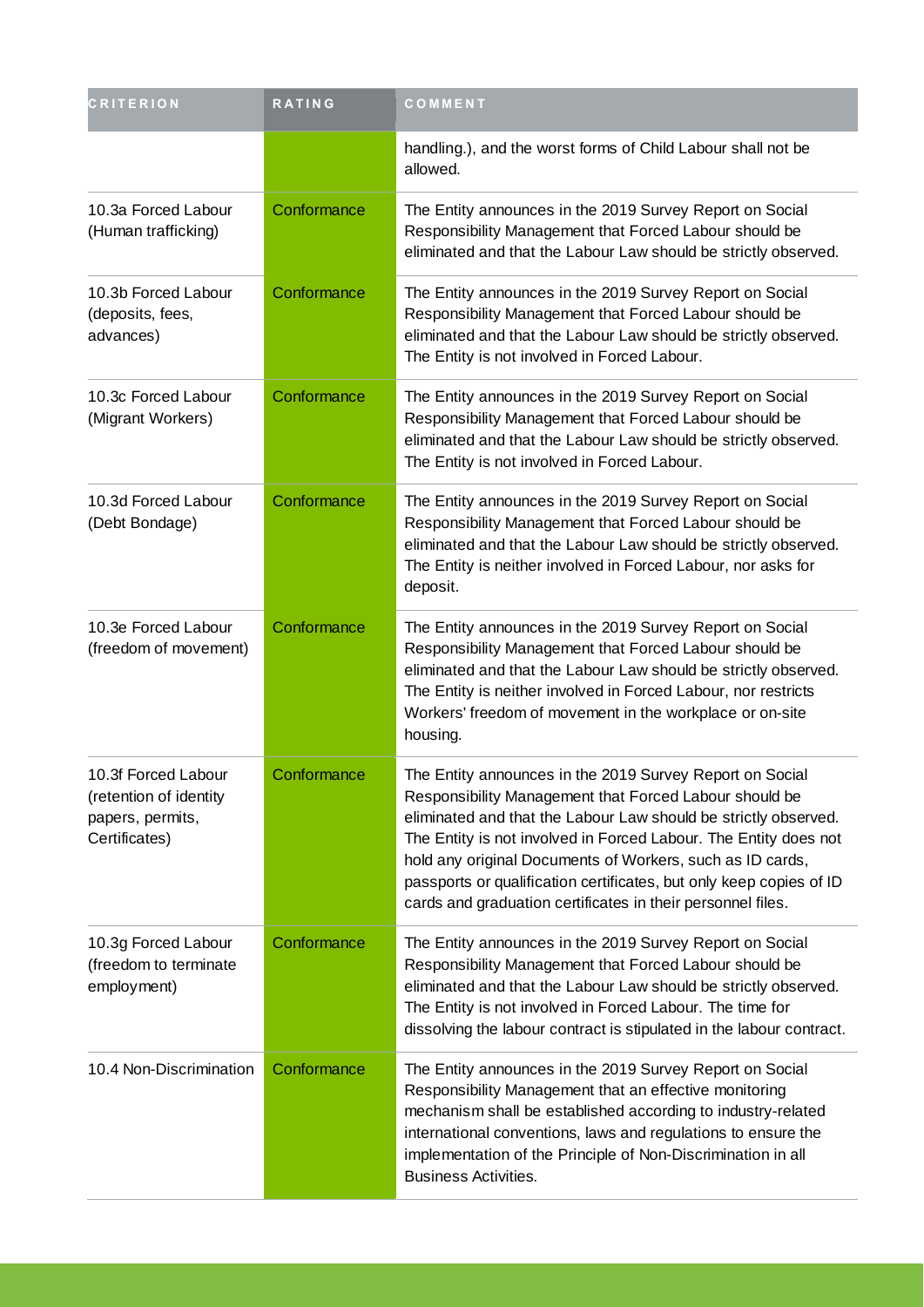| <b>CRITERION</b>                          | RATING      | COMMENT                                                                                                                                                                                                                                                                                                                                                                                                                                                                                                                                                |
|-------------------------------------------|-------------|--------------------------------------------------------------------------------------------------------------------------------------------------------------------------------------------------------------------------------------------------------------------------------------------------------------------------------------------------------------------------------------------------------------------------------------------------------------------------------------------------------------------------------------------------------|
| 10.5 Communication<br>and engagement      | Conformance | The Entity encourages employees to participate in the ASI<br>Management System and establishes direct contact with<br>employees and representatives of the Work Safety Management<br>Committee. The Entity provides a well-developed feedback and<br>communication mechanism and smooth channels for<br>respondents.                                                                                                                                                                                                                                   |
| 10.6 Disciplinary<br>practices            | Conformance | The Entity does not tolerate any form of punishment and<br>harassment. It requires its suppliers to abide by the Code of<br>Conduct. Disciplinary practices are determined according to the<br>law, with the participation of employee representatives. All<br>disciplinary records need to be confirmed by employees and the<br>management.                                                                                                                                                                                                           |
| 10.7a Remuneration<br>(living wage)       | Conformance | The Entity has stipulated relevant requirements for<br>Remuneration in Article 10.7 of the ASI Performance Assurance<br>Manual, and formulated the Salary Management Program. The<br>Standard wage paid by the Entity to employees is by no means<br>lower than the minimum Standard specified by the local<br>government, and the wage earned by employees is sufficient to<br>meet their basic needs and pay household expenses. The<br>current wage paid by the Entity conforms to the statutory<br>Standards and meets the basic needs of Workers. |
| 10.7b Remuneration<br>(method of payment) | Conformance | The Entity has stipulated relevant requirements for<br>Remuneration in Article 10.7 of the ASI Performance Assurance<br>Manual, and formulated the Salary Management Program. The<br>Entity does not unreasonably deduct wages for disciplinary<br>purposes, and stipulates that wages are paid once a month to<br>ensure that wages are not deducted for disciplinary purposes<br>and that wages and benefits are fully consistent with all<br>Applicable Laws. Wages and benefits are paid in a form that is<br>convenient for employees.            |
| 10.8 Working Time                         | Conformance | The Entity has stipulated relevant requirements for Working<br>Time in Article 10.8 of the ASI Performance Assurance Manual,<br>and formulated the Working Time Management Program. The<br>Entity abides by the Applicable Laws and industry Standards on<br>working hours and public holidays, and the Standard working<br>hours in a week (excluding Overtime) does not exceed 40 hours<br>according to the law.                                                                                                                                     |

#### PRINCIPLE 11 OCCUPATIONAL HEALTH AND SAFETY

| 11.1a Occupational       | Minor Non-  | The Entity has stipulated relevant requirements for Occupational      |
|--------------------------|-------------|-----------------------------------------------------------------------|
| <b>Health and Safety</b> | Conformance | Health and Safety (OH&S) Policy in Article 11.1 of the ASI            |
| (OH&S) Policy (Policy)   |             | Performance Assurance Manual. The Entity has obtained                 |
|                          |             | OHSAS18001:2007 Certificate issued by ZHONGoAN ZHIHUAN                |
|                          |             | Certification Centre. It is confirmed by this Audit that the Entity's |
|                          |             | ISO18001 Audit is Equivalent to ASI's requirements in this            |
|                          |             | Article, conforming to the requirements. On-site interview with       |
|                          |             | some employees: They failed to answer the questions. The              |
|                          |             |                                                                       |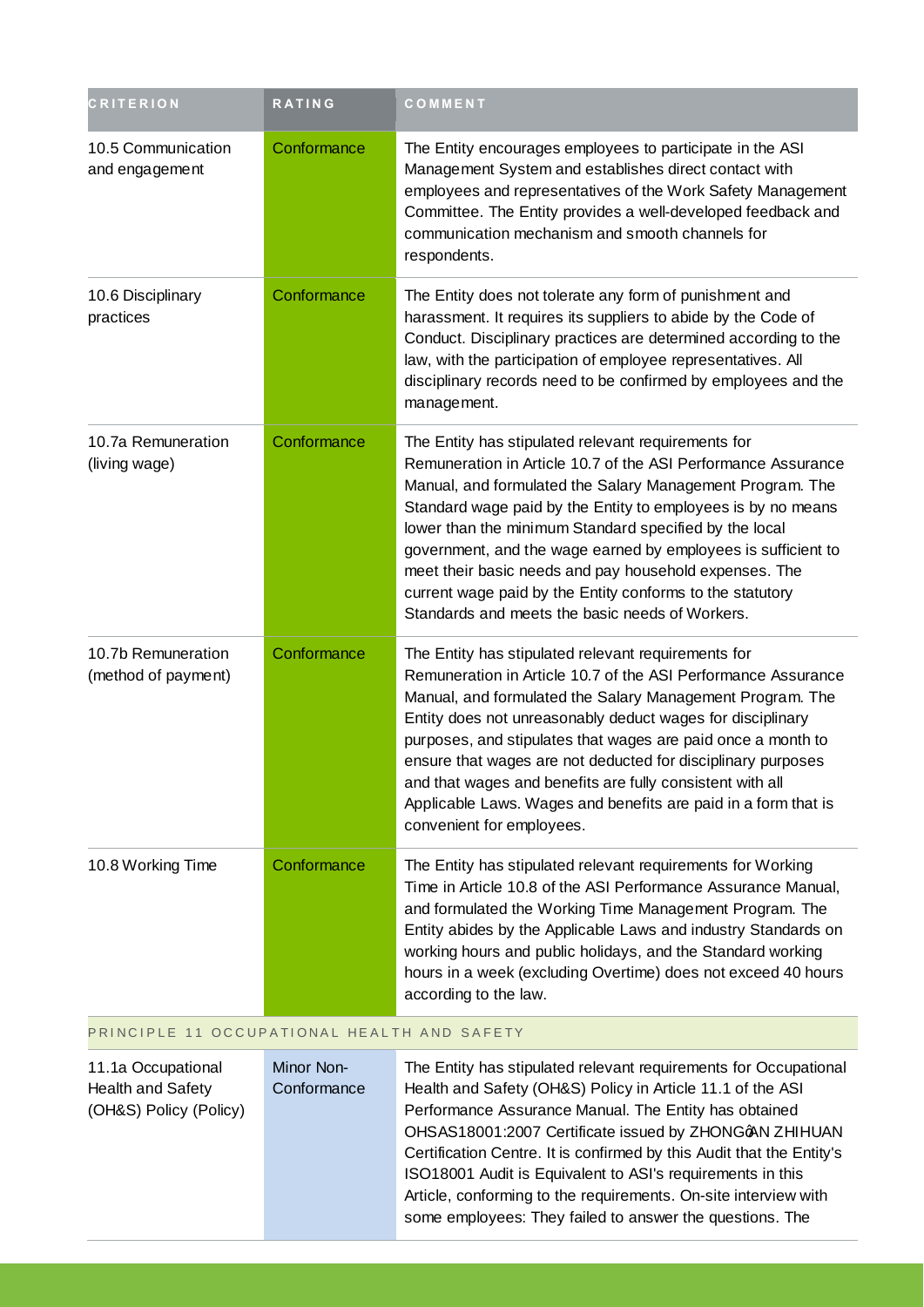| <b>CRITERION</b>                                                                                     | <b>RATING</b>             | COMMENT                                                                                                                                                                                                                                                                                                                                                                                                                                                                                                                                                                                                                                                                                                                                                                                                                                                                                                                                                                                                                                                                                                                                                        |
|------------------------------------------------------------------------------------------------------|---------------------------|----------------------------------------------------------------------------------------------------------------------------------------------------------------------------------------------------------------------------------------------------------------------------------------------------------------------------------------------------------------------------------------------------------------------------------------------------------------------------------------------------------------------------------------------------------------------------------------------------------------------------------------------------------------------------------------------------------------------------------------------------------------------------------------------------------------------------------------------------------------------------------------------------------------------------------------------------------------------------------------------------------------------------------------------------------------------------------------------------------------------------------------------------------------|
|                                                                                                      |                           | training in Occupational Health and Safety Policies should be<br>strengthened so that all employees can correctly understand<br>and implement them.                                                                                                                                                                                                                                                                                                                                                                                                                                                                                                                                                                                                                                                                                                                                                                                                                                                                                                                                                                                                            |
| 11.1b Occupational<br><b>Health and Safety</b><br>(OH&S) Policy<br>(Workers and Visitors)            | Conformance               | The Entity has established sufficient and effective management<br>manuals and Procedures to ensure that all employees and<br>related parties comply with internal OHSMS rules, including<br>induction training for new employees, regular physical<br>examinations and regular monitoring.                                                                                                                                                                                                                                                                                                                                                                                                                                                                                                                                                                                                                                                                                                                                                                                                                                                                     |
| 11.1c Occupational<br><b>Health and Safety</b><br>(OH&S) Policy<br>(Applicable Law and<br>Standards) | Minor Non-<br>Conformance | The Entity has stipulated relevant requirements for Occupational<br>Health and Safety (OH&S) Policy in Article 11.1 of the ASI<br>Performance Assurance Manual. The Entity has identified and<br>formulated the List of Applicable Laws, Regulations and Other<br>Requirements on Environment and Occupational Health and<br>Safety, including Compliance evaluation. However, it is found<br>that some newly promulgated legal Standards have not been<br>included in the above list, such as the Law on Prevention and<br>Control of Environmental Pollution by Solid Waste (revised on<br>29 April 2020 and implemented on 1 September 2020) and the<br>Occupational Exposure Limits for Hazardous Agents in the<br>Workplace Part 1: Chemical Hazardous Agents (GBZ 2.1-2019);<br>on the other hand, some included laws and regulations are old<br>versions, such as the Law of the People's Republic of China on<br>the Protection of Minors (revised in 2012 and released on 26<br>October 2012) and Detailed Rules for the Implementation of the<br>Law of the PRC on the Prevention and Control of Atmospheric<br>Pollution (1 July 1991) (abolished). |
| 11.1d Occupational<br>Health and Safety<br>(OH&S) Policy (right to<br>stop unsafe work)              | Conformance               | The Entity has established, implemented and operated the<br>Occupational Health and Safety Management System<br>(OHSMS), and enforced relevant laws and regulations, including<br>the right to stop unsafe work.                                                                                                                                                                                                                                                                                                                                                                                                                                                                                                                                                                                                                                                                                                                                                                                                                                                                                                                                               |
| 11.2 OH&S<br>Management System                                                                       | Minor Non-<br>Conformance | The Entity establishes OHS Control Procedures, including<br>special operations, occupational disease Control and emergency<br>drills, which meet applicable domestic and international<br>Standards. However, it is found in the production wastewater<br>treatment station that the storage places of chemicals, such as<br>demulsifier, industrial acid, polyacrylamide (PAM) and<br>polyaluminium chloride (PAC), lack MSDS safety technical<br>specifications and corresponding fire fighting facilities. The<br>management of the door signs for oil depots (hot rolling oil,<br>barrelled machine oil/gear oil, etc.) should be standardised. The<br>safety operation rules of diesel refilling machines and the site<br>Management System of Hazardous Waste storage are affixed<br>but inconsistent with the actual inventory Materials. The<br>Management Manual for three Systems implemented on 15<br>March 2016 is provided on site. It is stamped with "Controlled",<br>but is actually an invalid Document, which is not controlled in<br>accordance with the Document Control Procedures.                                                       |